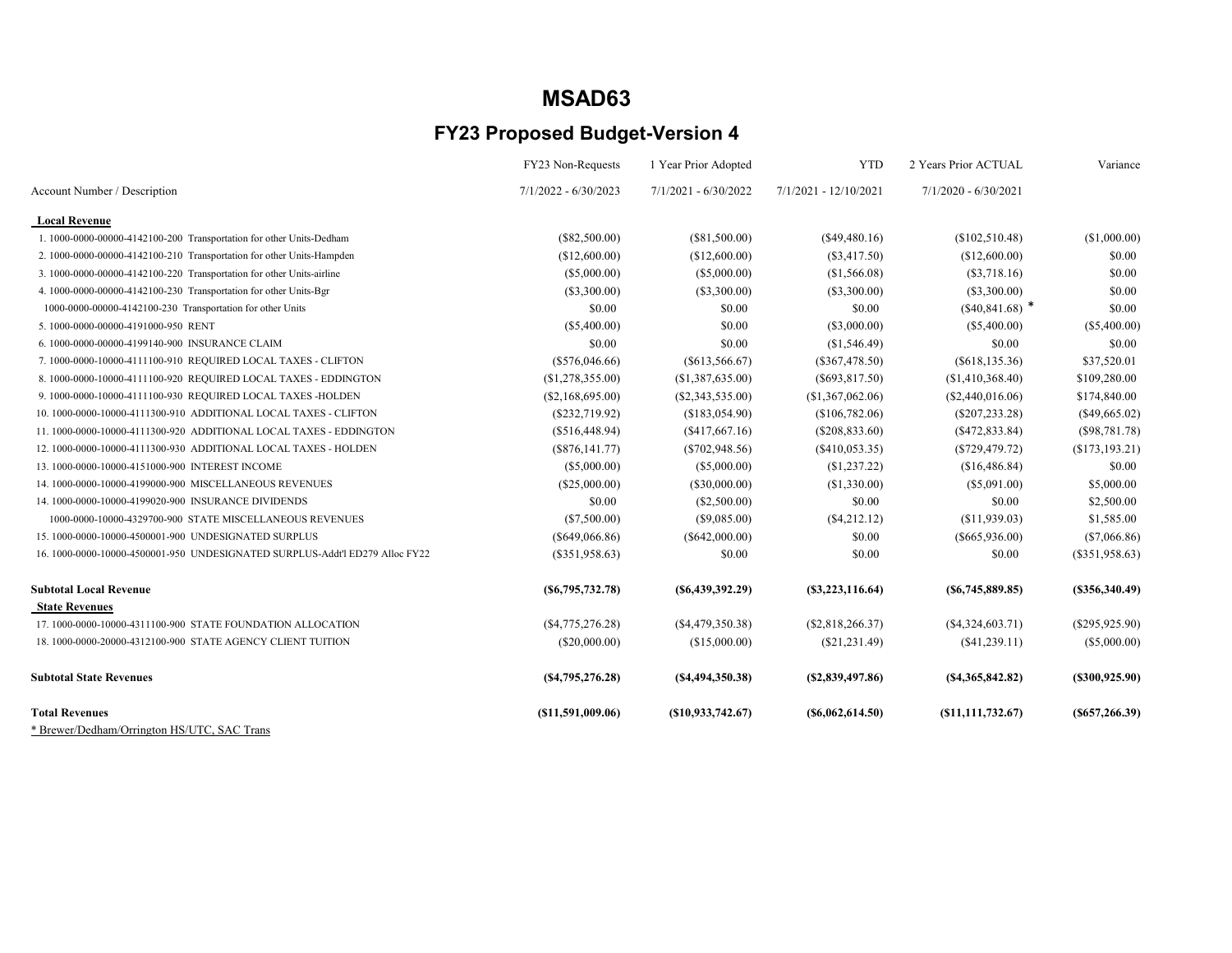|                                                                         | FY23 Non-Requests      | 1 Year Prior Adopted   | <b>YTD</b>            | 2 Years Prior ACTUAL   | Variance      |
|-------------------------------------------------------------------------|------------------------|------------------------|-----------------------|------------------------|---------------|
| Account Number / Description                                            | $7/1/2022 - 6/30/2023$ | $7/1/2021 - 6/30/2022$ | 7/1/2021 - 12/10/2021 | $7/1/2020 - 6/30/2021$ |               |
|                                                                         |                        |                        |                       |                        |               |
| <b>System Administration</b>                                            |                        |                        |                       |                        |               |
| 19.1000-0000-23100-5150000-900 BOD - STIPENDS                           | \$550.00               | \$550.00               | \$0.00                | \$155.00               | \$0.00        |
| 20.1000-0000-23100-5250020-900 FICA/MEDI                                | \$42.00                | \$42.00                | \$0.00                | \$0.00                 | \$0.00        |
| 21.1000-0000-23100-5345000-900 BOD - LEGAL FEES                         | \$12,500.00            | \$10,000.00            | \$12,810.33           | \$3,783.00             | \$2,500.00    |
| 22. 1000-0000-23100-5346000-900 BOD - AUDIT                             | \$12,500.00            | \$12,500.00            | \$10,100.00           | \$8,500.00             | \$0.00        |
| 23. 1000-0000-23100-5520000-900 BOD - DISTRICT BOND INSURANCE           | \$12,606.00            | \$9,250.00             | \$10,683.00           | \$7,705.00             | \$3,356.00    |
| 24. 1000-0000-23100-5520010-900 BOD - PURCH.SERV. OTHER - LIAB. INS     | \$442.50               | \$375.00               | \$375.00              | \$332.00               | \$67.50       |
| 25.1000-0000-23100-5550000-900 BOD - PRINTING & OTHER                   | \$9,000.00             | \$2,500.00             | \$504.55              | \$1,202.55             | \$6,500.00    |
| 26. 1000-0000-23100-5810000-900 BOD - MEMBERSHIP IN MSBA                | \$4,047.00             | \$3,133.00             | \$3,134.00            | \$2,866.00             | \$914.00      |
| 27.1000-0000-23100-5814000-900 BOD - CONFERENCES                        | \$8,815.00             | \$1,073.00             | \$845.84              | \$665.00               | \$7,742.00    |
| 28.1000-0000-23140-5310000-900 BOD - REFERENDUM COSTS                   | \$1,025.00             | \$1,625.00             | \$120.50              | \$0.00                 | $($ \$600.00) |
| 29. 1000-0000-23200-5104000-900 SUPT. OFFICE (SUPT) - SALARY            | \$112,500.00           | \$64,500.00            | \$29,927.09           | \$63,290.94            | \$48,000.00   |
| 30. 1000-0000-23200-5118000-900 Admin Asst Salary                       | \$42,462.00            | \$41,432.00            | \$19,314.41           | \$41,748.36            | \$1,030.00    |
| 31.1000-0000-23200-5204000-900 SUPT. OFFICE (SUPT) - BENEFITS           | \$1,728.00             | \$1,728.00             | \$164.64              | \$1,368.22             | \$0.00        |
| 32. 1000-0000-23200-5204010-900 SUPT. OFFICE (SUPT) - HEALTH            | \$13,958.44            | \$6,266.00             | \$2,610.74            | \$5,697.12             | \$7,692.44    |
| 33. 1000-0000-23200-5204015-900 SUPT. OFFICE (SUPT) - DENTAL            | \$450.00               | \$201.00               | \$92.18               | \$201.12               | \$249.00      |
| 34. 1000-0000-23200-5204020-900 SUPT. OFFICE (SUPT) - MCR               | \$1,631.25             | \$935.25               | \$429.66              | \$909.32               | \$696.00      |
| 35. 1000-0000-23200-5208000-900 SUPT. OFFICE (A/A) - BENEFITS           | \$884.77               | \$2,034.00             | \$100.00              | \$145.00               | (\$1,149.23)  |
| 36. 1000-0000-23200-5208010-900 SUPT. OFFICE (A/A) - HEALTH             | \$2,500.00             | \$1,500.00             | \$0.00                | \$1,500.00             | \$1,000.00    |
| 37. 1000-0000-23200-5208020-900 SUPT. OFFICE (A/A) - OASDI/MCR          | \$3,248.34             | \$3,169.55             | \$1,477.55            | \$3,308.49             | \$78.79       |
| 38. 1000-0000-23200-5234000-900 SUPT. OFFICE (SUPT) - RETIREMENT        | \$4,725.00             | \$2,683.20             | \$1,743.12            | \$2,621.32             | \$2,041.80    |
| 39. 1000-0000-23200-5238000-900 RETIREMENT CONT./REGULAR E/E            | \$1,273.86             | \$828.64               | \$579.44              | \$1,252.45             | \$445.22      |
| 40.1000-0000-23200-5312000-900 SUPT OFFICE SERVICES-CONTRACTED          | \$17,260.00            | \$16,500.00            | \$16,437.46           | \$8,675.39             | \$760.00      |
| 41. 1000-0000-23200-5330000-900 SUPT. OFFICE - EE TRAINING & DEVELOPMEN | \$1,074.00             | \$1,074.00             | \$289.00              | \$159.00               | \$0.00        |
| 42. 1000-0000-23200-5444500-900 SUPT. OFFICE - COPIER LEASE             | \$5,000.00             | \$5,000.00             | \$2,525.00            | \$3,762.66             | \$0.00        |
| 43. 1000-0000-23200-5520000-900 SUPT. OFFICE - LIABILITY INSURANCE      | \$250.00               | \$250.00               | \$250.00              | \$250.00               | \$0.00        |
| 44.1000-0000-23200-5532000-900 SUPT. OFFICE - TELEPHONES                | \$2,880.00             | \$2,880.00             | \$1,184.78            | \$2,769.78             | \$0.00        |
| 45. 1000-0000-23200-5580000-900 SUPT. OFFICE - STAFF TRAVEL             | \$1,990.00             | \$2,030.00             | \$264.47              | \$591.73               | (\$40.00)     |
| 46. 1000-0000-23200-5600000-900 SUPT. OFFICE - OFFICE SUPPLIES          | \$3,225.00             | \$3,025.00             | \$1,542.31            | \$1,947.72             | \$200.00      |
| 47.1000-0000-23200-5600030-900 SUPT. OFFICE - POSTAGE                   | \$3,740.00             | \$3,740.00             | \$655.92              | \$2,864.74             | \$0.00        |
| 48. 1000-0000-23200-5605000-900 SUPT. OFFICE - REPLACEMENT OF EQUIPMENT | \$0.00                 | \$0.00                 | \$0.00                | \$0.00                 | \$0.00        |
| 49. 1000-0000-23200-5810000-900 MEMBERSHIPS & DUES - SUPT. OFFICE       | \$1,000.00             | \$1,000.00             | \$641.00              | \$704.00               | \$0.00        |
| 50. 1000-0000-25000-5118000-900 Business Office WAGES                   | \$109,042.00           | \$105,311.00           | \$46,964.53           | \$102,877.91           | \$3,731.00    |
| 51.1000-0000-25000-5208000-900 Business office BENEFITS                 | \$1,200.00             | \$1,200.00             | \$302.68              | \$330.14               | \$0.00        |
| 52. 1000-0000-25000-5208010-900 C/S - HEALTH INSURANCE                  | \$35,703.36            | \$34,703.36            | \$15,201.67           | \$33,688.79            | \$1,000.00    |
| 53.1000-0000-25000-5208020-900 C/S - OASDI/MCR                          | \$8,341.71             | \$8,616.29             | \$3,307.80            | \$7,255.56             | $(\$274.58)$  |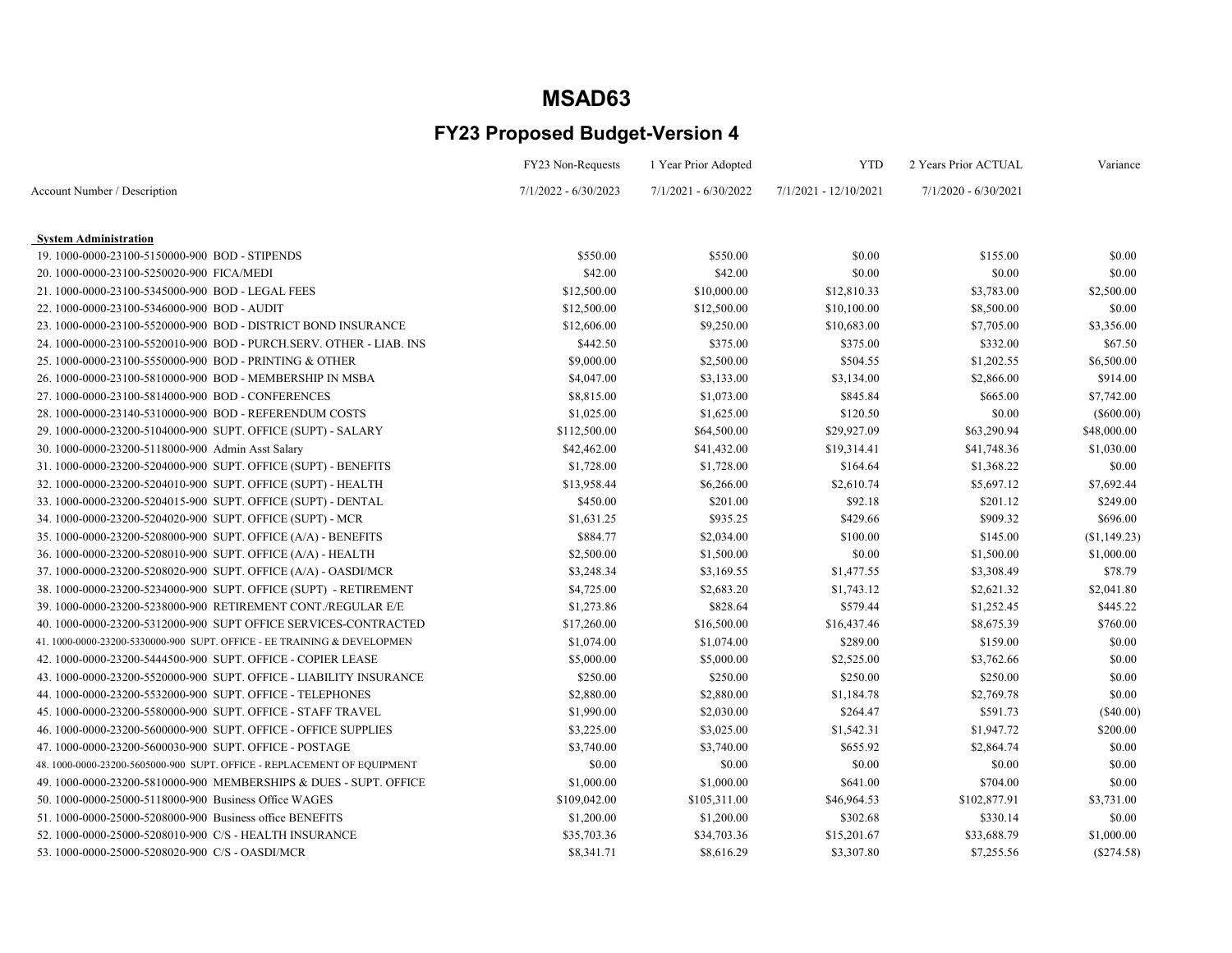|                                                                     | FY23 Non-Requests      | 1 Year Prior Adopted   | <b>YTD</b>            | 2 Years Prior ACTUAL   | Variance     |
|---------------------------------------------------------------------|------------------------|------------------------|-----------------------|------------------------|--------------|
| Account Number / Description                                        | $7/1/2022 - 6/30/2023$ | $7/1/2021 - 6/30/2022$ | 7/1/2021 - 12/10/2021 | $7/1/2020 - 6/30/2021$ |              |
| 54.1000-0000-25000-5218015-900 Dental                               | \$835.00               | \$785.00               | \$0.00                | \$0.00                 | \$50.00      |
| 55. 1000-0000-25000-5238000-900 C/S - RETIREMENT CONTRIBUTIONS      | \$3,271.26             | \$4,212.44             | \$1,403.62            | \$3,090.98             | $(\$941.18)$ |
| <b>Subtotal System Administration</b>                               | \$441,701.50           | \$356,652.73           | \$185,982.29          | \$316,219.29           | \$85,048.77  |
| <b>School Administration</b>                                        |                        |                        |                       |                        |              |
| 56.1000-0000-24000-5104000-110 PRINCIPAL SALARY - HOLBROOK          | \$90,000.00            | \$87,500.00            | \$40,384.68           | \$84,999.98            | \$2,500.00   |
| 57.1000-0000-24000-5104000-120 PRINCIPAL SALARY - EDDINGTON         | \$50,250.00            | \$49,000.00            | \$22,615.32           | \$47,750.04            | \$1,250.00   |
| 58.1000-0000-24000-5104000-130 PRINCIPAL SALARY - HOLDEN            | \$50,250.00            | \$49,000.00            | \$22,615.44           | \$47,750.04            | \$1,250.00   |
| 1000-0000-24000-5105000-110 AP SALARY - HOLBROOK                    | \$12,100.00            | \$6,500.00             | \$3,000.00            | \$0.00                 | \$5,600.00   |
| 1000-0000-24000-5105000-120 AP SALARY - EDDINGTON                   | \$9,075.00             | \$4,875.00             | \$2,250.00            | \$0.00                 | \$4,200.00   |
| 1000-0000-24000-5105000-130 AP SALARY - HOLDEN                      | \$9,075.00             | \$4,875.00             | \$2,250.00            | \$0.00                 | \$4,200.00   |
| 59. 1000-0000-24000-5118010-110 SECRETARIAL WAGES - HOLBROOK        | \$36,720.00            | \$35,100.00            | \$16,625.70           | \$35,896.64            | \$1,620.00   |
| 60, 1000-0000-24000-5118010-120 SECRETARIAL WAGES - EDDINGTON       | \$36,720.00            | \$35,100.00            | \$14,533.70           | \$34,328.63            | \$1,620.00   |
| 61.1000-0000-24000-5118010-130 SECRETARIAL WAGES - HOLDEN           | \$33,075.00            | \$30,544.00            | \$12,313.60           | \$30,093.20            | \$2,531.00   |
| 62. 1000-0000-24000-5204000-110 PRINCIPAL BENEFITS - HOLBROOK       | \$900.00               | \$900.00               | \$0.00                | \$0.00                 | \$0.00       |
| 63. 1000-0000-24000-5204000-120 PRINCIPAL BENEFITS - EDDINGTON      | \$450.00               | \$450.00               | \$196.79              | \$399.53               | \$0.00       |
| 64. 1000-0000-24000-5204000-130 PRINCIPAL BENEFITS - HOLDEN         | \$450.00               | \$450.00               | \$196.75              | \$399.46               | \$0.00       |
| 65. 1000-0000-24000-5204010-110 PRINCIPAL HEALTH - HOLBROOK         | \$22,616.00            | \$22,616.00            | \$8,795.05            | \$19,189.20            | \$0.00       |
| 66.1000-0000-24000-5204010-120 PRINCIPAL HEALTH - EDDINGTON         | \$8,754.00             | \$8,754.00             | \$3,646.94            | \$7,958.64             | \$0.00       |
| 67.1000-0000-24000-5204010-130 PRINCIPAL HEALTH - HOLDEN            | \$8,754.00             | \$8,754.00             | \$3,648.37            | \$7,958.40             | \$0.00       |
| 1000-0000-24000-5204015-110 PRINCIPAL DENTAL - HOLBROOK             | \$450.00               | \$450.00               | \$153.56              | \$335.04               | \$0.00       |
| 68.1000-0000-24000-5204015-120 PRINCIPAL DENTAL - EDDINGTON         | \$225.00               | \$225.00               | \$103.07              | \$225.12               | \$0.00       |
| 69. 1000-0000-24000-5204015-130 PRINCIPAL DENTAL - HOLDEN           | \$225.00               | \$225.00               | \$103.18              | \$224.88               | \$0.00       |
| 70. 1000-0000-24000-5204020-110 PRINCIPAL MCR- HOLBROOK             | \$1,305.00             | \$1,268.75             | \$530.93              | \$1,113.36             | \$36.25      |
| 71.1000-0000-24000-5204020-120 PRINCIPAL MCR - EDDINGTON            | \$728.63               | \$710.61               | \$322.01              | \$679.64               | \$18.02      |
| 72. 1000-0000-24000-5204020-130 PRINCIPAL MCR - HOLDEN              | \$728.63               | \$710.61               | \$322.13              | \$679.44               | \$18.02      |
| 73. 1000-0000-24000-5204040-110 PRINCIPAL UNEMPLOYMENT - HOLBROOK   | \$135.00               | \$135.00               | \$0.00                | \$96.03                | \$0.00       |
| 74. 1000-0000-24000-5204040-120 PRINCIPAL UNEMPLOYMENT - EDDINGTON  | \$65.00                | \$65.00                | \$0.00                | \$48.01                | \$0.00       |
| 75. 1000-0000-24000-5204040-130 PRINCIPAL UNEMPLOYMENT - HOLDEN     | \$65.00                | \$65.00                | \$0.00                | \$0.00                 | \$0.00       |
| 76. 1000-0000-24000-5204050-110 PRINCIPAL WORKERS COMP. - HOLBROOK  | \$540.00               | \$510.00               | \$531.00              | \$482.00               | \$30.00      |
| 77. 1000-0000-24000-5204050-120 PRINCIPAL WORKERS COMP. - EDDINGTON | \$265.00               | \$265.00               | \$276.00              | \$246.00               | \$0.00       |
| 78. 1000-0000-24000-5204050-130 PRINCIPAL WORKERS COMP. - HOLDEN    | \$265.00               | \$265.00               | \$276.00              | \$246.00               | \$0.00       |
| 1000-0000-24000-5205010-110 HEALTH INS ADMIN. - HOLBROOK            | \$3,501.75             | \$1,979.00             | \$625.00              | \$0.00                 | \$1,522.75   |
| 1000-0000-24000-5205010-120 HEALTH INS ADMIN. - EDDINGTON           | \$2,626.31             | \$1,484.00             | \$468.62              | \$0.00                 | \$1,142.31   |
| 1000-0000-24000-5205010-130 HEALTH INS ADMIN. - HOLDEN              | \$2,626.31             | \$1,484.00             | \$468.62              | \$0.00                 | \$1,142.31   |
| 1000-0000-24000-5205015-110 DENTAL INS ADMIN. - HOLBROOK            | \$90.00                | \$45.00                | \$13.20               | \$0.00                 | \$45.00      |
| 1000-0000-24000-5205015-120 DENTAL INS ADMIN. -EDDINGTON            | \$67.50                | \$34.00                | \$9.87                | \$0.00                 | \$33.50      |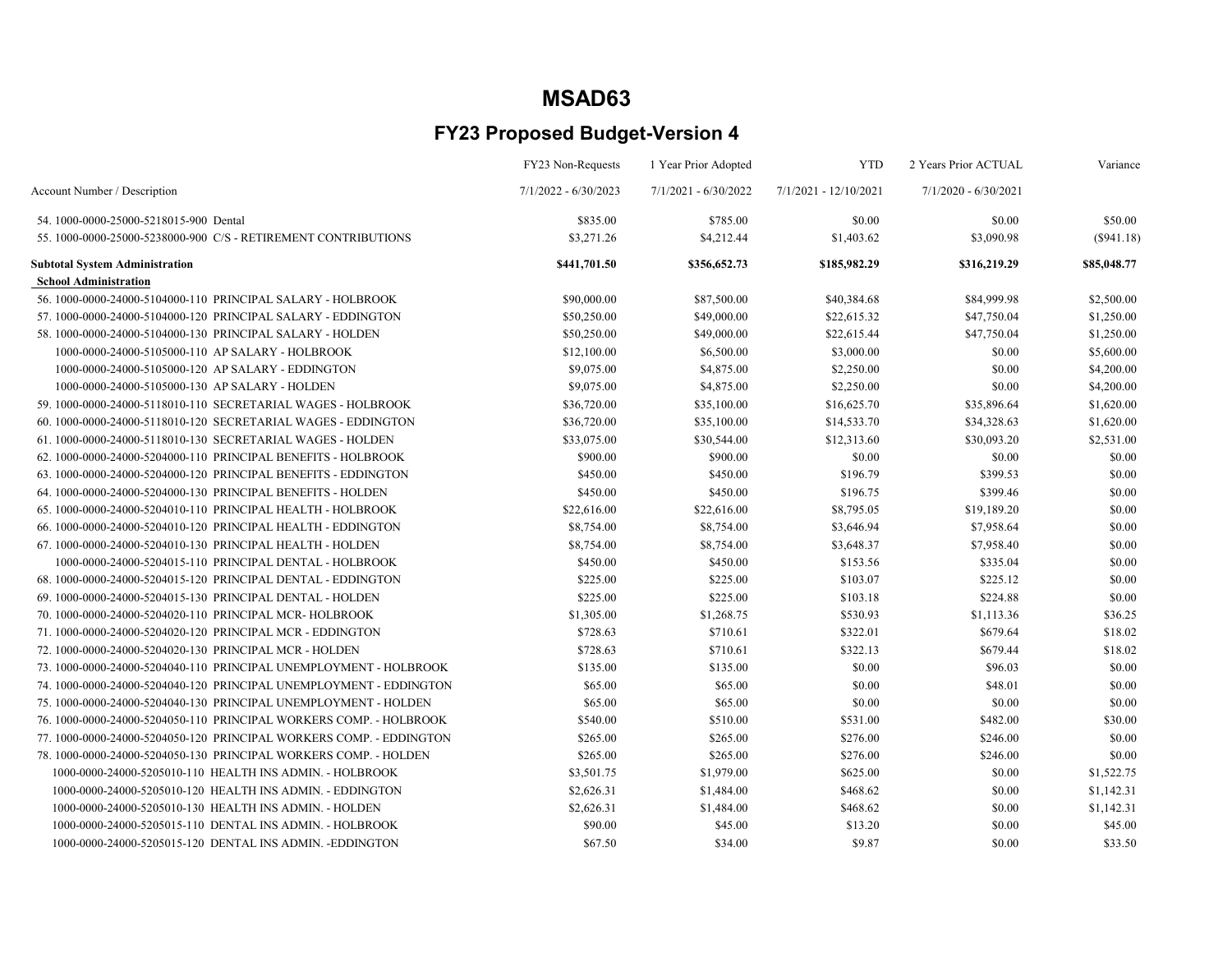|                                                                         | FY23 Non-Requests      | 1 Year Prior Adopted   | <b>YTD</b>            | 2 Years Prior ACTUAL   | Variance     |
|-------------------------------------------------------------------------|------------------------|------------------------|-----------------------|------------------------|--------------|
| Account Number / Description                                            | $7/1/2022 - 6/30/2023$ | $7/1/2021 - 6/30/2022$ | 7/1/2021 - 12/10/2021 | $7/1/2020 - 6/30/2021$ |              |
| 1000-0000-24000-5205015-130 DENTAL INS ADMIN. - HOLDEN                  | \$67.50                | \$34.00                | \$9.87                | \$0.00                 | \$33.50      |
| 1000-0000-24000-5205040-110 AP UNEMPLOYMENT - HOLBROOK                  | \$27.00                | \$25.00                | \$0.00                | \$0.00                 | \$2.00       |
| 1000-0000-24000-5205040-120 AP UNEMPLOYMENT - EDDINGTON                 | \$20.25                | \$13.00                | \$0.00                | \$0.00                 | \$7.25       |
| 1000-0000-24000-5205040-130 AP UNEMPLOYMENT - HOLDEN                    | \$20.25                | \$13.00                | \$0.00                | \$0.00                 | \$7.25       |
| 1000-0000-24000-5205050-110 AP WORKERS COMP. - HOLBROOK                 | \$72.60                | \$36.00                | \$0.00                | \$0.00                 | \$36.60      |
| 1000-0000-24000-5205050-120 AP WORKERS COMP. - EDDINGTON                | \$54.45                | \$25.00                | \$0.00                | \$0.00                 | \$29.45      |
| 1000-0000-24000-5205050-130 AP WORKERS COMP. - HOLDEN                   | \$60.75                | \$25.00                | \$0.00                | \$0.00                 | \$35.75      |
| 79. 1000-0000-24000-5208010-110 SECRETARIAL HEALTH - HOLBROOK           | \$10,443.00            | \$9,893.00             | \$4,122.14            | \$8,993.76             | \$550.00     |
| 80.1000-0000-24000-5208010-120 SECRETARIAL HEALTH - EDDINGTON           | \$10,442.81            | \$9,893.00             | \$4,122.14            | \$9,350.41             | \$549.81     |
| 81.1000-0000-24000-5208010-130 SECRETARIAL HEALTH - HOLDEN              | \$15,242.81            | \$14,693.00            | \$6,600.00            | \$14,030.21            | \$549.81     |
| 82. 1000-0000-24000-5208015-110 SECRETARIAL DENTAL - HOLBROOK           | \$385.00               | \$335.00               | \$168.12              | \$335.04               | \$50.00      |
| 82. 1000-0000-24000-5208015-120 SECRETARIAL DENTAL - EDDINGTON          | \$385.00               | \$335.00               | \$170.20              | \$306.82               | \$50.00      |
| 83. 1000-0000-24000-5208020-110 SECRETARIAL OASDI/MCR - HOLBROOK        | \$2,809.08             | \$2,685.00             | \$1,254.35            | \$2,708.57             | \$124.08     |
| 84.1000-0000-24000-5208020-120 SECRETARIAL OASDI/MCR - EDDINGTON        | \$2,809.08             | \$2,685.00             | \$1,076.79            | \$2,231.47             | \$124.08     |
| 85.1000-0000-24000-5208020-130 SECRETARIAL OASDI/MCR - HOLDEN           | \$2,530.24             | \$2,336.50             | \$629.78              | \$1,439.23             | \$193.74     |
| 86. 1000-0000-24000-5208040-110 SECRETARIAL UNEMPLOYMENT - HOLBROOK     | \$130.00               | \$130.00               | \$0.00                | \$47.99                | \$0.00       |
| 87.1000-0000-24000-5208040-120 SECRETARIAL UNEMPLOYMENT - EDDINGTON     | \$130.00               | \$130.00               | \$0.00                | \$47.87                | \$0.00       |
| 88.1000-0000-24000-5208040-130 SECRETARIAL UNEMPLOYMENT - HOLDEN        | \$130.00               | \$130.00               | \$10.85               | \$59.66                | \$0.00       |
| 89. 1000-0000-24000-5208050-110 SECRETARIAL WORKERS COMP. - HOLBROOK    | \$220.32               | \$185.00               | \$192.00              | \$177.00               | \$35.32      |
| 90. 1000-0000-24000-5208050-120 SECRETARIAL WORKERS COMP. - EDDINGTON   | \$220.32               | \$185.00               | \$192.00              | \$177.00               | \$35.32      |
| 91.1000-0000-24000-5208050-130 SECRETARIAL WORKERS COMP. - HOLDEN       | \$198.45               | \$162.00               | \$171.00              | \$156.00               | \$36.45      |
| 92. 1000-0000-24000-5218015-110 Dental-SS                               | \$0.00                 | \$0.00                 | \$0.00                | \$0.00                 | \$0.00       |
| 93. 1000-0000-24000-5234000-110 RETIREMENT CONTRIBUTIONS/ADMINISTRATORS | \$3,600.00             | \$3,640.00             | \$1,550.76            | \$3,536.00             | $(\$40.00)$  |
| 94. 1000-0000-24000-5234000-120 RETIREMENT CONTRIBUTIONS/ADMINISTRATORS | \$2,160.75             | \$2,038.00             | \$868.32              | \$1,986.40             | \$122.75     |
| 95. 1000-0000-24000-5234000-130 RETIREMENT CONTRIBUTIONS/ADMINISTRATORS | \$2,110.50             | \$2,038.00             | \$868.56              | \$1,986.40             | \$72.50      |
| 1000-0000-24000-5235000-110 RETIREMENT CONTRIBUTIONS/AP                 | \$508.20               | \$220.00               | \$115.16              | \$0.00                 | \$288.20     |
| 1000-0000-24000-5235000-120 RETIREMENT CONTRIBUTIONS/AP                 | \$381.15               | \$202.50               | \$86.40               | \$0.00                 | \$178.65     |
| 1000-0000-24000-5235000-130 RETIREMENT CONTRIBUTIONS/AP                 | \$381.15               | \$202.50               | \$86.40               | \$0.00                 | \$178.65     |
| 96. 1000-0000-24000-5238000-110 SECRETARIAL RETIREMENT - HOLBROOK       | \$1,101.60             | \$1,050.00             | \$0.00                | \$0.00                 | \$51.60      |
| 97.1000-0000-24000-5238000-120 SECRETARIAL RETIREMENT - EDDINGTON       | \$1,101.60             | \$450.00               | \$0.00                | \$0.00                 | \$651.60     |
| 98. 1000-0000-24000-5238000-130 SECRETARIAL RETIREMENT - HOLDEN         | \$992.25               | \$600.00               | \$0.00                | \$0.00                 | \$392.25     |
| 99.1000-0000-24000-5238010-110 RETIREMENT                               | \$0.00                 | \$0.00                 | \$498.77              | \$1,109.55             | \$0.00       |
| 100.1000-0000-24000-5330080-110 PRIN. TRAINING & DEVELOPMENT - HOLBROOK | \$600.00               | \$400.00               | \$0.00                | \$0.00                 | \$200.00     |
| 101.1000-0000-24000-5330080-120 PRIN. TRAINING & DEVELOPMENT -EDDINGTON | \$600.00               | \$500.00               | \$0.00                | \$275.00               | \$100.00     |
| 102.1000-0000-24000-5330080-130 PRIN. TRAINING & DEVELOPMENT - HOLDEN   | \$600.00               | \$500.00               | \$0.00                | \$300.00               | \$100.00     |
| 103.1000-0000-24000-5444500-110 COPIER LEASE - HOLBROOK                 | \$11,500.00            | \$11,500.00            | \$9,503.00            | \$7,873.34             | \$0.00       |
| 104.1000-0000-24000-5444500-120 COPIER LEASE - EDDINGTON                | \$5,500.00             | \$6,500.00             | \$4,441.00            | \$4,110.67             | (\$1,000.00) |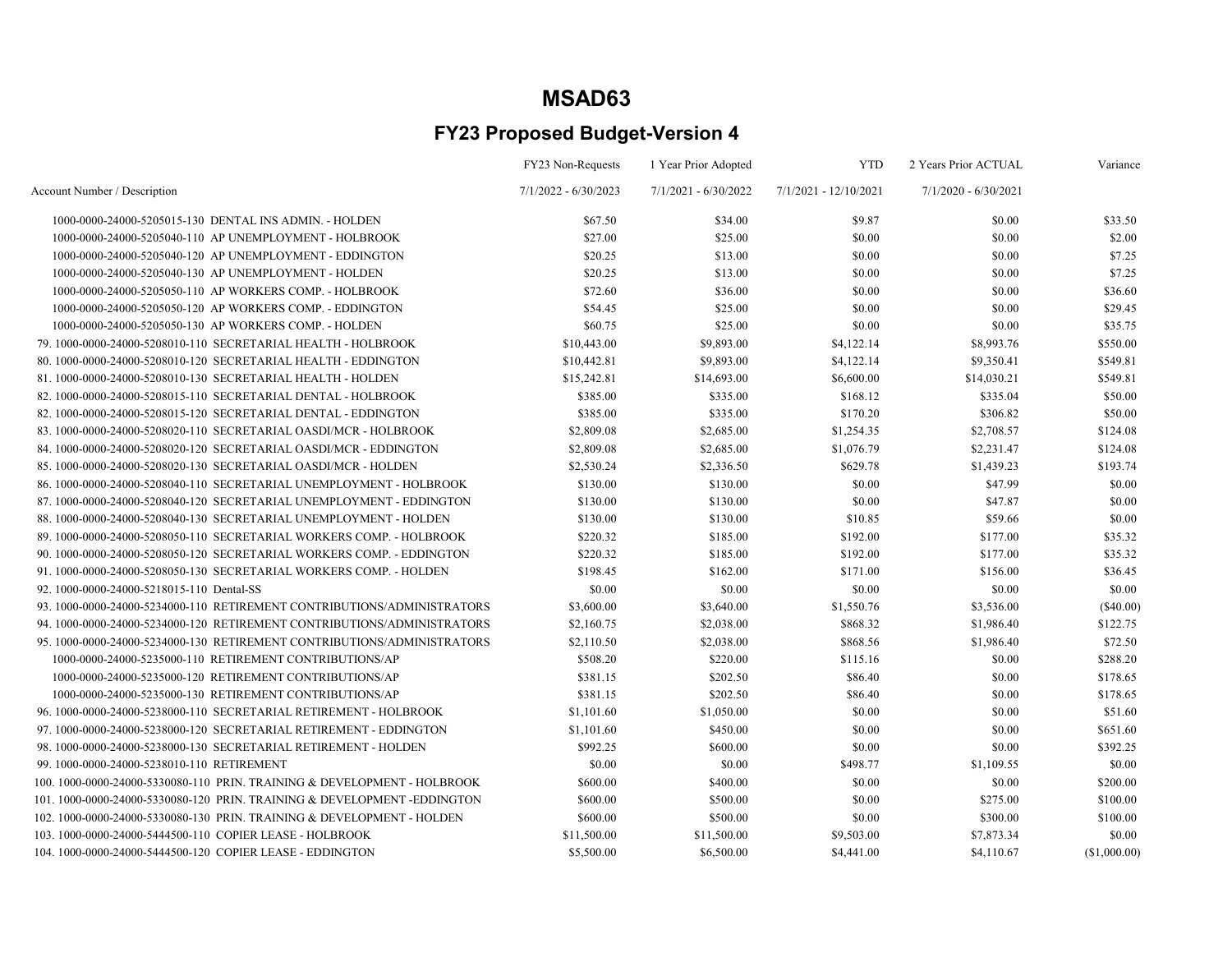|                                                                        | FY23 Non-Requests      | 1 Year Prior Adopted   | <b>YTD</b>              | 2 Years Prior ACTUAL   | Variance        |
|------------------------------------------------------------------------|------------------------|------------------------|-------------------------|------------------------|-----------------|
| Account Number / Description                                           | $7/1/2022 - 6/30/2023$ | $7/1/2021 - 6/30/2022$ | $7/1/2021 - 12/10/2021$ | $7/1/2020 - 6/30/2021$ |                 |
| 105.1000-0000-24000-5444500-130 COPIER LEASE - HOLDEN                  | \$6,000.00             | \$7,500.00             | \$4,673.00              | \$4,342.67             | (\$1,500.00)    |
| 106.1000-0000-24000-5532000-110 TELEPHONE - HOLBROOK                   | \$4,260.00             | \$4,800.00             | \$1,776.85              | \$4,332.40             | $(\$540.00)$    |
| 107.1000-0000-24000-5532000-120 TELEPHONE - EDDINGTON                  | \$2,400.00             | \$2,220.00             | \$1,003.11              | \$2,305.67             | \$180.00        |
| 108.1000-0000-24000-5532000-130 TELEPHONE - HOLDEN                     | \$3,840.00             | \$3,840.00             | \$1,596.76              | \$4,150.75             | \$0.00          |
| 109. 1000-0000-24000-5580000-110 PRINCIPAL OFFICE TRAVEL - HOLBROOK    | \$150.00               | \$150.00               | \$0.00                  | \$0.00                 | \$0.00          |
| 110, 1000-0000-24000-5580000-120 PRINCIPAL OFFICE TRAVEL - EDDINGTON   | \$300.00               | \$250.00               | \$0.00                  | \$55.24                | \$50.00         |
| 111.1000-0000-24000-5580000-130 PRINCIPAL OFFICE TRAVEL - HOLDEN       | \$300.00               | \$250.00               | \$0.00                  | \$55.25                | \$50.00         |
| 112. 1000-0000-24000-5600010-110 OFFICE SUPPLIES - HOLBROOK            | \$750.00               | \$750.00               | \$291.69                | \$711.33               | \$0.00          |
| 113. 1000-0000-24000-5600010-120 OFFICE SUPPLIES - EDDINGTON           | \$1,200.00             | \$1,000.00             | \$761.24                | \$646.05               | \$200.00        |
| 114.1000-0000-24000-5600010-130 OFFICE SUPPLIES - HOLDEN               | \$1,200.00             | \$1,000.00             | \$535.12                | \$750.00               | \$200.00        |
| 115.1000-0000-24000-5600030-110 POSTAGE - HOLBROOK                     | \$1,200.00             | \$1,200.00             | \$0.00                  | \$1,200.00             | \$0.00          |
| 116.1000-0000-24000-5600030-120 POSTAGE - EDDINGTON                    | \$1,400.00             | \$1,200.00             | \$395.02                | \$963.02               | \$200.00        |
| 117.1000-0000-24000-5600030-130 POSTAGE - HOLDEN                       | \$1,300.00             | \$1,200.00             | \$282.00                | \$905.00               | \$100.00        |
| 118. 1000-0000-24000-5810000-110 MEMBERSHIPS & DUES - HOLBROOK         | \$780.00               | \$605.00               | \$415.00                | \$470.00               | \$175.00        |
| <b>Subtotal School Administration</b>                                  | \$485,714.24           | \$454,093.47           | \$205,742.93            | \$403,225.05           | \$31,620.76     |
| <b>Regular Instruction</b>                                             |                        |                        |                         |                        |                 |
| 119.1000-1000-21900-5340000-950 PURCHASED PROF. SERVICES               | \$1,150.00             | \$1,000.00             | \$270.00                | \$550.00               | \$150.00        |
| 120. 1000-1100-10000-5101010-110 TEACHER SALARIES - HOLBROOK           | \$854,546.00           | \$793,733.00           | \$227,498.54            | \$810,059.81           | \$60,813.00     |
| 121, 1000-1100-10000-5101010-130 TEACHERS SALARIES - HOLDEN            | \$410,800.00           | \$405,905.00           | \$110,338.97            | \$410,176.61           | \$4,895.00      |
| 1000-1100-10000-5102000-110 ED TECH - WAGES                            | \$18,931.00            | \$41,342.00            | \$17,172.53             | \$27,046.35            | $(\$22,411.00)$ |
| 122. 1000-1100-10000-5102000-130 ED TECH - WAGES                       | \$18,930.00            | \$26,366.00            | \$10,209.49             | \$12,073.25            | $(\$7,436.00)$  |
| 123. 1000-1100-10000-5123000-110 SUBSTITUTE WAGES - HOLBROOK           | \$34,300.00            | \$31,770.00            | \$7,249.13              | \$11,827.50            | \$2,530.00      |
| 124. 1000-1100-10000-5123000-130 SUBSTITUTE WAGES - HOLDEN             | \$13,850.00            | \$15,885.00            | \$1,440.00              | \$6,525.00             | $(\$2,035.00)$  |
| 125, 1000-1100-10000-5156000-110 TEACHER LEADER STIPENDS - HOLBROOK    | \$0.00                 | \$0.00                 | \$0.00                  | \$1,500.00             | \$0.00          |
| 126.1000-1100-10000-5156000-120 TEACHER LEADER STIPENDS - EDDINGTON    | \$0.00                 | \$0.00                 | \$0.00                  | \$2,250.00             | \$0.00          |
| 127. 1000-1100-10000-5156000-130 TEACHER LEADER STIPEND - HOLDEN       | \$0.00                 | \$0.00                 | \$0.00                  | \$2,000.00             | \$0.00          |
| 128. 1000-1100-10000-5201010-110 TEACHER - HEALTH INSURANCE - HOLBROOK | \$244,049.00           | \$239,901.00           | \$81,598.68             | \$204,108.70           | \$4,148.00      |
| 129, 1000-1100-10000-5201010-130 TEACHER - HEALTH INSURANCE - HOLDEN   | \$80,864.00            | \$79,785.00            | \$26,445.30             | \$78,170.80            | \$1,079.00      |
| 130, 1000-1100-10000-5201015-110 TEACHER - DENTAL INSURANCE - HOLBROOK | \$7,035.00             | \$6,030.00             | \$2,300.34              | \$5,370.26             | \$1,005.00      |
| 131.1000-1100-10000-5201015-130 TEACHER - DENTAL INSURANCE - HOLDEN    | \$3,310.00             | \$2,680.00             | \$1,118.58              | \$2,692.17             | \$630.00        |
| 132. 1000-1100-10000-5201020-110 TEACHER - MCR - HOLBROOK              | \$12,166.17            | \$11,509.13            | \$2,900.81              | \$10,520.96            | \$657.04        |
| 133.1000-1100-10000-5201020-130 TEACHER - MCR - HOLDEN                 | \$5,884.10             | \$5,820.01             | \$1,583.24              | \$5,859.92             | \$64.09         |
| 134, 1000-1100-10000-5201040-110 TEACHER - UNEMPLOYMENT - HOLBROOK     | \$2,280.00             | \$2,280.00             | \$78.74                 | \$934.63               | \$0.00          |
| 135.1000-1100-10000-5201040-130 TEACHER - UNEMPLOYMENT - HOLDEN        | \$980.00               | \$960.00               | \$44.19                 | \$383.93               | \$20.00         |
| 136. 1000-1100-10000-5201050-110 TEACHER - WORKERS COMP. - HOLBROOK    | \$5,033.38             | \$4,944.00             | \$5,452.00              | \$4,238.36             | \$89.38         |
| 137. 1000-1100-10000-5201050-130 TEACHER - WORKERS COMP. - HOLDEN      | \$2,434.80             | \$2,380.00             | \$2,580.00              | \$2,449.00             | \$54.80         |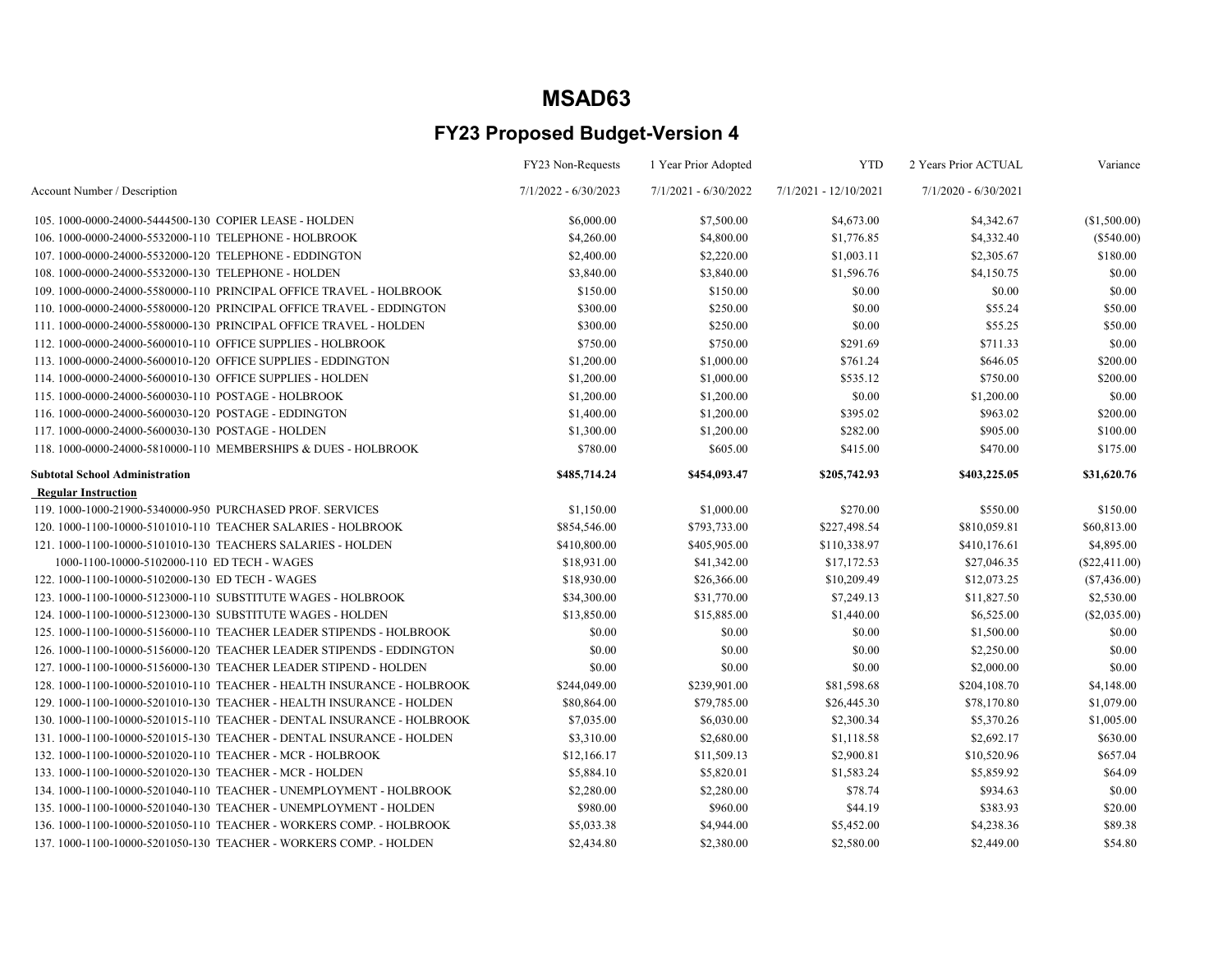|                                                                      | FY23 Non-Requests      | 1 Year Prior Adopted   | <b>YTD</b>            | 2 Years Prior ACTUAL   | Variance        |
|----------------------------------------------------------------------|------------------------|------------------------|-----------------------|------------------------|-----------------|
| Account Number / Description                                         | $7/1/2022 - 6/30/2023$ | $7/1/2021 - 6/30/2022$ | 7/1/2021 - 12/10/2021 | $7/1/2020 - 6/30/2021$ |                 |
| 1000-1100-10000-5202010-110 ED TECH - HEALTH                         | \$18,386.00            | \$19,786.00            | \$5,173.92            | \$8,993.80             | (\$1,400.00)    |
| 138.1000-1100-10000-5202010-130 ED TECH - HEALTH                     | \$7,943.00             | \$9,893.00             | \$0.00                | \$5,486.22             | (\$1,950.00)    |
| 1000-1100-10000-5202015-110 ED TECH - DENTAL                         | \$450.00               | \$670.00               | \$237.49              | \$279.20               | $(\$220.00)$    |
| 139. 1000-1100-10000-5202015-130 ED TECH - DENTAL                    | \$385.00               | \$335.00               | \$0.00                | \$194.72               | \$50.00         |
| 1000-1100-10000-5202020-110 ED TECH - OASDI/MCR                      | \$274.50               | \$3,162.66             | \$241.35              | \$620.73               | (\$2,888.16)    |
| 140. 1000-1100-10000-5202020-130 ED TECH - OASDI/MCR                 | \$274.49               | \$1,097.00             | \$781.01              | \$166.41               | $(\$822.52)$    |
| 1000-1100-10000-5202040-110 UNEMPLOYMENT                             | \$240.00               | \$0.00                 | \$0.00                | \$0.00                 | \$240.00        |
| 141.1000-1100-10000-5202040-130 UNEMPLOYMENT                         | \$260.00               | \$250.00               | \$0.00                | \$43.30                | \$10.00         |
| 1000-1100-10000-5202050-110 ED TECH - W/C                            | \$113.59               | \$0.00                 | \$0.00                | \$0.00                 | \$113.59        |
| 142. 1000-1100-10000-5202050-130 ED TECH - W/C                       | \$138.58               | \$185.00               | \$192.00              | \$0.00                 | (\$46.42)       |
| 143. 1000-1100-10000-5203000-110 SUBSTITUTE BENEFITS - HOLBROOK      | \$5,198.95             | \$2,430.41             | \$314.44              | \$671.29               | \$2,768.54      |
| 144.1000-1100-10000-5203000-130 SUBSTITUTE BENEFITS - HOLDEN         | \$2,577.51             | \$1,215.20             | \$65.70               | \$137.49               | \$1,362.31      |
| 145.1000-1100-10000-5231010-110 RETIREMENT                           | \$35,239.93            | \$33,019.29            | \$8,120.13            | \$31,315.75            | \$2,220.64      |
| 146.1000-1100-10000-5231010-130 RETIREMENT                           | \$17,043.60            | \$16,697.41            | \$4,237.05            | \$17,038.21            | \$346.19        |
| 1000-1100-10000-5232000-110 ED TECH - RETIREMENT                     | \$795.10               | \$0.00                 | \$0.00                | \$0.00                 | \$795.10        |
| 147. 1000-1100-10000-5232000-130 ED TECH - RETIREMENT                | \$795.06               | \$885.90               | \$0.00                | \$502.25               | $(\$90.84)$     |
| 148.1000-1100-10000-5233000-110 RETIREMENT                           | \$0.00                 | \$489.63               | \$145.09              | \$165.69               | (\$489.63)      |
| 149. 1000-1100-10000-5251000-110 TEACHER TUITION - HOLBROOK          | \$10,000.00            | \$12,000.00            | \$0.00                | \$13,241.00            | $(\$2,000.00)$  |
| 150. 1000-1100-10000-5251000-130 TEACHER TUITION - HOLDEN            | \$5,000.00             | \$6,000.00             | \$0.00                | \$5,880.00             | (\$1,000.00)    |
| 151.1000-1100-10000-5330000-110 TEACHER TRAINING & DEV, - HOLBROOK   | \$4,925.00             | \$4,925.00             | \$335.72              | \$914.26               | \$0.00          |
| 152. 1000-1100-10000-5330000-130 TEACHER TRAINING & DEV. - HOLDEN    | \$1,750.00             | \$1,750.00             | \$185.72              | \$130.00               | \$0.00          |
| 153.1000-1100-10000-5433000-110 CONTRACTED SERVICES                  | \$0.00                 | \$20,000.00            | \$3,133.00            | \$15,626.00            | $(\$20,000.00)$ |
| 154. 1000-1100-10000-5500000-130 OTHER PURCHASES SERVICES            | \$3,750.00             | \$3,720.00             | \$0.00                | \$2,120.00             | \$30.00         |
| 155.1000-1100-10000-5610000-110 TEACHING SUPPLIES - HOLBROOK         | \$24,000.00            | \$23,507.00            | \$12,336.71           | \$15,835.56            | \$493.00        |
| 156. 1000-1100-10000-5610000-130 TEACHING SUPPLIES - HOLDEN          | \$10,325.00            | \$8,050.00             | \$6,236.40            | \$6,638.35             | \$2,275.00      |
| 157. 1000-1100-10000-5610510-110 SPECIALISTS SUPPLIES-HOLBROOK       | \$9,900.00             | \$8,000.00             | \$4,308.10            | \$4,504.11             | \$1,900.00      |
| 158. 1000-1100-10000-5610510-120 SPECIALISTS SUPPLIES - EDD          | \$2,000.00             | \$1,600.00             | \$766.86              | \$1,628.03             | \$400.00        |
| 159. 1000-1100-10000-5610510-130 SPECIALISTS SUPPLIES- HLDN          | \$2,000.00             | \$1,600.00             | \$713.47              | \$1,834.12             | \$400.00        |
| 160. 1000-1100-10000-5611010-110 NEW INSTRUCTIONAL EQUIP. - HOLBROOK | \$0.00                 | \$0.00                 | \$0.00                | \$0.00                 | \$0.00          |
| 161. 1000-1100-10000-5611020-130 REPLACE INST. EQUIP. - HOLDEN       | \$0.00                 | \$300.00               | \$0.00                | \$0.00                 | $(\$300.00)$    |
| 162. 1000-1100-10000-5640000-110 TEXTBOOKS - HOLBROOK                | \$2,290.80             | \$1,390.00             | \$29.95               | \$4,709.98             | \$900.80        |
| 163.1000-1100-10000-5640000-130 TEXTBOOKS - HOLDEN                   | \$3,421.00             | \$4,250.00             | \$5,690.82            | \$1,693.62             | $(\$829.00)$    |
| 164. 1000-1100-10000-5733000-130 FURNITURE & FIXTURES                | \$0.00                 | \$500.00               | \$435.00              | \$0.00                 | (\$500.00)      |
| 1000-1100-10000-5850000-110 SPORTS/FIELD TRIPS-HOLBROOK              | \$1,400.00             | \$900.00               | \$100.00              | \$105.00               | \$500.00        |
| 1000-1100-10000-5850000-130 SPORTS/FIELD TRIPS-HOLDEN                | \$440.00               | \$440.00               | \$0.00                | \$575.00               | \$0.00          |
| 165.1000-1100-10000-5890000-110 OTHER INSTRUCTIONAL EXP.-HOLBROOK    | \$700.00               | \$0.00                 | \$0.00                | \$199.00               | \$700.00        |
| 1000-1100-27000-5118040-900 SPORTS/FIELD TRIPS-DRIVER WAGES          | \$5,241.45             | \$4,855.50             | \$0.00                | \$0.00                 | \$385.95        |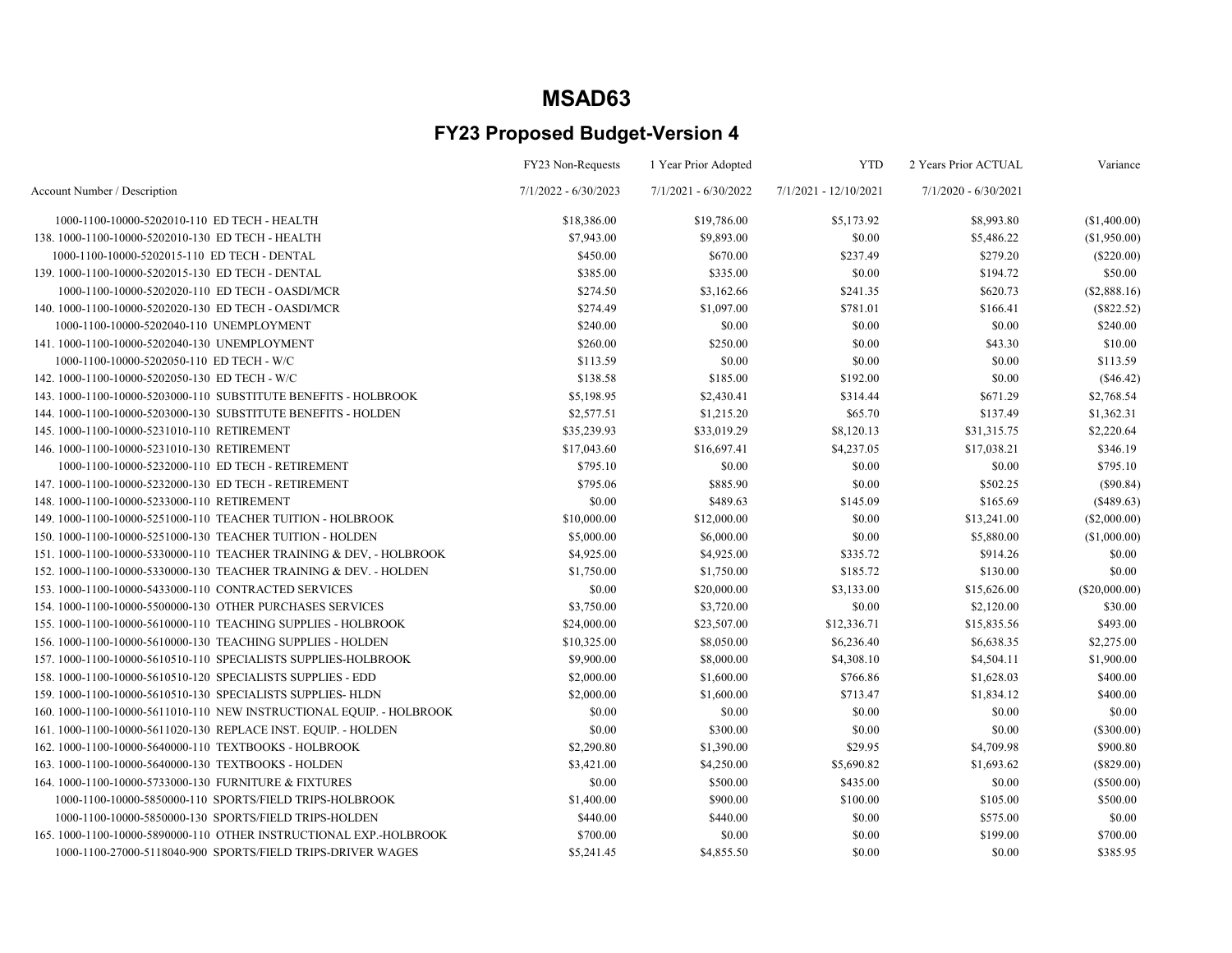|                                                                         | FY23 Non-Requests      | 1 Year Prior Adopted   | <b>YTD</b>            | 2 Years Prior ACTUAL   | Variance       |
|-------------------------------------------------------------------------|------------------------|------------------------|-----------------------|------------------------|----------------|
| Account Number / Description                                            | $7/1/2022 - 6/30/2023$ | $7/1/2021 - 6/30/2022$ | 7/1/2021 - 12/10/2021 | $7/1/2020 - 6/30/2021$ |                |
| 1000-1100-27000-5208000-900 SPORTS/FIELD TRIPS-DRIVER BENES             | \$400.97               | \$371.45               | \$0.00                | \$0.00                 | \$29.52        |
| 166, 1000-1120-10000-5101010-120 K-2 TEACHER SALARIES-EDDINGTON         | \$429,676.00           | \$409,101.00           | \$125,959.92          | \$434,493.85           | \$20,575.00    |
| 167. 1000-1120-10000-5101010-130 K-2 TEACHING SALARIES - HOLDEN         | \$156,720.00           | \$103,000.00           | \$43,668.25           | \$165,325.00           | \$53,720.00    |
| 168, 1000-1120-10000-5102000-120 K-2 ED. TECH. WAGES - EDDINGTON        | \$47,601.00            | \$46,872.00            | \$14,570.26           | \$42,537.85            | \$729.00       |
| 1000-1120-10000-5102000-120 K-2 ED. TECH. WAGES - hdn                   | \$23,019.00            | \$25,389.00            | \$0.00                | \$0.00                 | (\$2,370.00)   |
| 169.1000-1120-10000-5123000-120 K-2 SUBSTITUTE WAGES - EDDINGTON        | \$17,150.00            | \$15,885.00            | \$4,320.00            | \$20,880.00            | \$1,265.00     |
| 170. 1000-1120-10000-5123000-130 K-2 SUBSTITUTE WAGES - HOLDEN          | \$3,300.00             | \$2,300.00             | \$0.00                | \$405.00               | \$1,000.00     |
| 171. 1000-1120-10000-5201010-120 K-2 TEACHER HEALTH - EDDINGTON         | \$124,672.00           | \$126,935.00           | \$60,556.29           | \$120,369.95           | $(\$2,263.00)$ |
| 172. 1000-1120-10000-5201010-130 K-2 TEACHER HEALTH - HOLDEN            | \$30,452.00            | \$20,336.00            | \$9,799.58            | \$21,490.00            | \$10,116.00    |
| 173. 1000-1120-10000-5201015-120 K-2 TEACHER DENTAL - EDDINGTON         | \$4,020.00             | \$3,015.00             | \$1,265.69            | \$2,571.43             | \$1,005.00     |
| 174. 1000-1120-10000-5201015-130 TEACHER DENTAL - HOLDEN                | \$700.00               | \$670.00               | \$290.78              | \$670.08               | \$30.00        |
| 175. 1000-1120-10000-5201020-120 K-2 TEACHER MCR - EDDINGTON            | \$6,073.99             | \$5,866.35             | \$1,774.28            | \$6,124.33             | \$207.64       |
| 176, 1000-1120-10000-5201020-130 TEACHER MEDICARE - HOLDEN              | \$2,189.50             | \$1,493.50             | \$627.99              | \$2,374.53             | \$696.00       |
| 177. 1000-1120-10000-5201040-120 K-2 TEACHER UNEMPLOYMENT - EDDINGTON   | \$1,320.00             | \$1,320.00             | \$137.63              | \$420.03               | \$0.00         |
| 178. 1000-1120-10000-5201040-130 TEACHER UNEMPLOYMENT - HOLDEN          | \$375.00               | \$250.00               | \$0.00                | \$144.02               | \$125.00       |
| 179. 1000-1120-10000-5201050-120 K-2 TEACHER WORKERS COMP. - EDDINGTON  | \$2,513.38             | \$2,444.00             | \$2,687.00            | \$2,131.00             | \$69.38        |
| 180, 1000-1120-10000-5201050-130 TEACHER WORKERS COMPENSATION - HOLDEN  | \$1,208.00             | \$1,160.00             | \$0.00                | \$981.00               | \$48.00        |
| 181.1000-1120-10000-5202000-120 K-2 ED. TECH. BENEFITS-EDDINGTON        | \$0.00                 | \$0.00                 | \$545.34              | \$1,105.09             | \$0.00         |
| 182. 1000-1120-10000-5202010-120 ED TECH - HEALTH                       | \$12,943.00            | \$10,893.00            | \$3,147.83            | \$8,691.47             | \$2,050.00     |
| 1000-1120-10000-5202010-130 ED TECH - HEALTH                            | \$10,443.00            | \$9,893.00             | \$0.00                | \$0.00                 | \$550.00       |
| 183. 1000-1120-10000-5202015-120 ED TECH - DENTAL                       | \$770.00               | \$670.00               | \$147.84              | \$322.32               | \$100.00       |
| 1000-1120-10000-5202015-130 ED TECH - DENTAL                            | \$385.00               | \$335.00               | \$0.00                | \$0.00                 | \$50.00        |
| 184.1000-1120-10000-5202020-120 ED TECH - OASDI/MCR                     | \$690.21               | \$3,585.71             | \$0.00                | \$0.00                 | $(\$2,895.50)$ |
| 184. 1000-1120-10000-5202020-130 ED TECH - OASDI/MCR                    | \$333.78               | \$920.00               | \$0.00                | \$0.00                 | $(\$586.22)$   |
| 185.1000-1120-10000-5202040-120 Ed Tech UNEMPLOYMENT                    | \$250.00               | \$250.00               | \$0.00                | \$0.00                 | \$0.00         |
| 186, 1000-1120-10000-5203000-120 K-2 SUBSTITUTE BENEFITS - EDDINGTON    | \$2,611.98             | \$1,215.20             | \$132.98              | \$546.36               | \$1,396.78     |
| 187. 1000-1120-10000-5203000-130 K-2 SUBSTITUTE BENEFITS - HOLDEN       | \$252.45               | \$7,879.50             | \$0.00                | \$7.49                 | (\$7,627.05)   |
| 188.1000-1120-10000-5231010-120 Retirement                              | \$17,593.63            | \$16,830.36            | \$4,836.88            | \$18,080.99            | \$763.27       |
| 189.1000-1120-10000-5231010-130 RETIREMENT                              | \$6,342.00             | \$4,284.80             | \$1,676.90            | \$6,877.52             | \$2,057.20     |
| 190. 1000-1120-10000-5232000-120 ED TECH - RETIREMENT                   | \$1,999.24             | \$1,574.90             | \$363.56              | \$1,524.45             | \$424.34       |
| 191.1000-1120-10000-5233000-120 RETIREMENT                              | \$0.00                 | \$0.00                 | \$10.37               | \$677.68               | \$0.00         |
| 192. 1000-1120-10000-5251000-120 K-2 TEACHER TUITION - EDDINGTON        | \$5,000.00             | \$2,000.00             | \$0.00                | \$0.00                 | \$3,000.00     |
| 193. 1000-1120-10000-5330000-120 K-2 EE TRAINING & DEV. - EDDINGTON     | \$1,750.00             | \$1,500.00             | \$185.72              | \$50.00                | \$250.00       |
| 194, 1000-1120-10000-5610000-120 K-2 INSTRUCTIONAL SUPPLIES - EDDINGTON | \$11,562.00            | \$10,000.00            | \$5,068.44            | \$9,678.06             | \$1,562.00     |
| 195. 1000-1120-10000-5610000-130 K-2 INSTRUCTIONAL SUPPLIES - HOLDEN    | \$6,187.50             | \$5,050.00             | \$742.04              | \$985.48               | \$1,137.50     |
| 196. 1000-1120-10000-5611020-120 REPLACE INST. EQUIP.                   | \$0.00                 | \$300.00               | \$0.00                | \$0.00                 | (\$300.00)     |
| 197. 1000-1120-10000-5640000-120 K-2 TEXTBOOKS - EDDINGTON              | \$4,436.00             | \$8,000.00             | \$7,966.06            | \$1,235.77             | $(\$3,564,00)$ |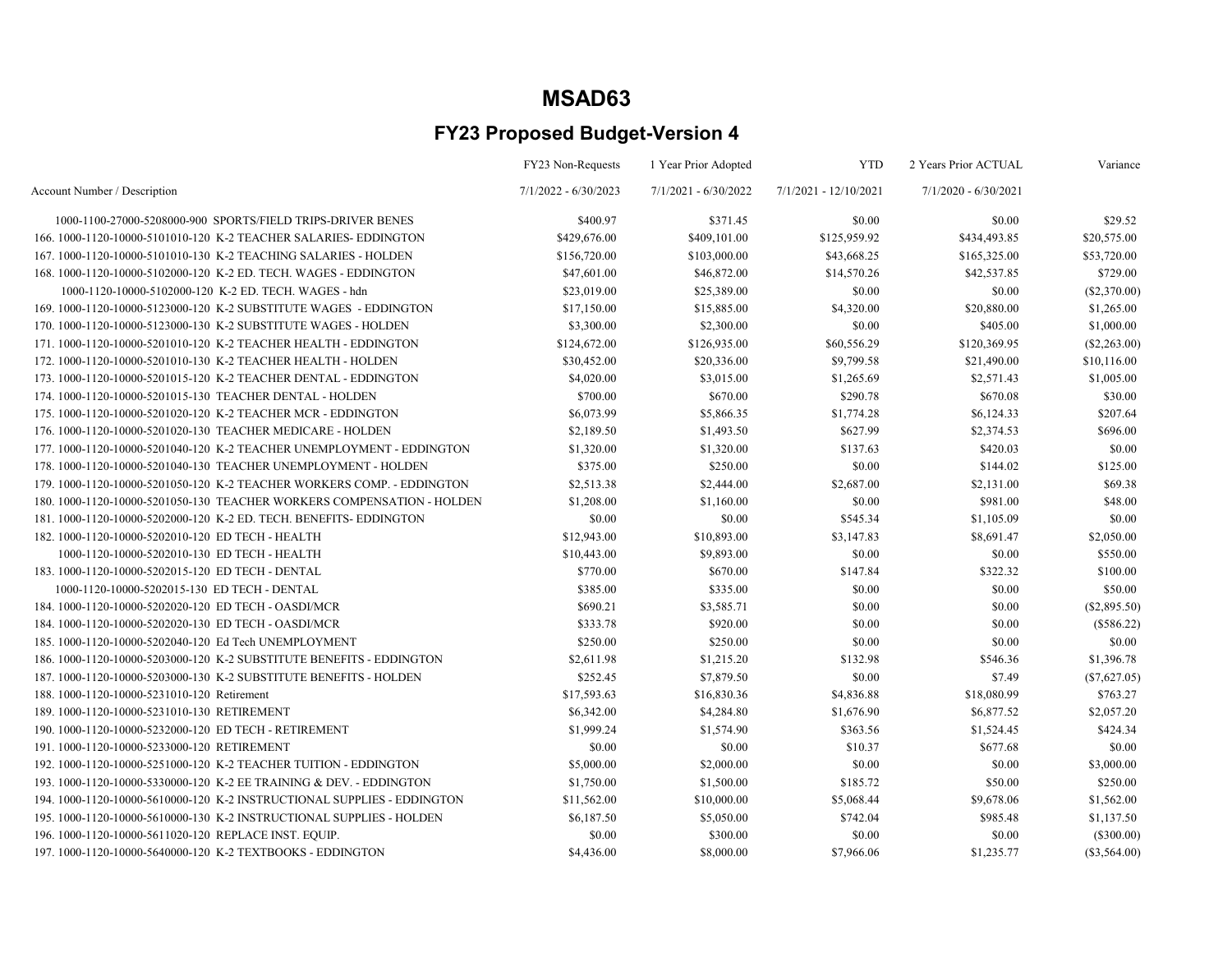|                                                                         | FY23 Non-Requests      | 1 Year Prior Adopted   | <b>YTD</b>              | 2 Years Prior ACTUAL   | Variance        |
|-------------------------------------------------------------------------|------------------------|------------------------|-------------------------|------------------------|-----------------|
| Account Number / Description                                            | $7/1/2022 - 6/30/2023$ | $7/1/2021 - 6/30/2022$ | $7/1/2021 - 12/10/2021$ | $7/1/2020 - 6/30/2021$ |                 |
| 198.1000-1120-10000-5640000-130 K-2 TEXTBOOKS - HOLDEN                  | \$1,833.00             | \$1,750.00             | \$0.00                  | \$628.49               | \$83.00         |
| 199.1000-1120-10000-5733000-120 FURNITURE & FIXTURES                    | \$0.00                 | \$500.00               | \$499.95                | \$99.99                | (\$500.00)      |
| 1000-1100-10000-5850000-120 FIELD TRIPS-EDD                             | \$660.00               | \$660.00               | \$0.00                  | \$330.00               | \$0.00          |
| 1000-1100-10000-5850000-130 FIELD TRIPS-HDN                             | \$220.00               | \$220.00               | \$0.00                  | \$0.00                 | \$0.00          |
| 200.1000-4100-10000-5101010-950 SALARIES-ELL                            | \$5,975.00             | \$5,080.00             | \$1,561.56              | \$0.00                 | \$895.00        |
| 1000-4100-10000-5201010-950 PROF BENES-ELL                              | \$250.95               | \$251.00               | \$70.88                 | \$0.00                 | $(\$0.05)$      |
| 1000-4100-10000-5201020-950 FICA/MEDI                                   | \$86.64                | \$74.00                | \$20.59                 | \$0.00                 | \$12.64         |
| 1000-4100-10000-5610010-950 INSTRUCTIONAL SUPP.-ELL                     | \$150.00               | \$300.00               | \$0.00                  | \$0.00                 | (\$150.00)      |
| 200.1000-4900-10000-5101010-950 SALARIES-GT                             | \$52,909.00            | \$45,000.00            | \$9,606.12              | \$35,498.61            | \$7,909.00      |
| 201.1000-2900-10000-5123000-950 GIFTED & TALENTED - SUBSTITUTES         | \$800.00               | \$720.00               | \$0.00                  | \$0.00                 | \$80.00         |
| 202. 1000-2900-10000-5201000-950 PROFESSIONAL BENEFITS                  | \$9,524.00             | \$14,000.00            | \$3,220.86              | \$9,350.95             | (\$4,476.00)    |
| 203.1000-2900-10000-5223000-950 GIFTED & TALENTED - SUBSTITUTE BENEFITS | \$61.20                | \$55.00                | \$0.00                  | \$0.00                 | \$6.20          |
| 204.1000-2900-10000-5330000-950 GIFTED & TALENTED - EMPLOYEE TRAINING   | \$200.00               | \$200.00               | \$0.00                  | \$0.00                 | \$0.00          |
| 205.1000-2900-10000-5600000-950 GIFTED & TALENTED - OTHER SUPPLIES      | \$800.00               | \$600.00               | \$0.00                  | \$30.00                | \$200.00        |
| 206.1000-2900-10000-5610000-950 GIFTED & TALENTED - INSTRUCTIONAL SUPP. | \$1,850.00             | \$1,850.00             | \$0.00                  | \$1,491.15             | \$0.00          |
| 207. 1000-2900-10000-5640000-950 GIFTED & TALENTED - TEXTBOOKS          | \$900.00               | \$900.00               | \$0.00                  | \$175.96               | \$0.00          |
| <b>Subtotal Regular Instruction</b>                                     | \$2,904,962.41         | \$2,789,943.91         | \$857,522.06            | \$2,658,292.24         | \$115,018.50    |
| <b>Regular Instruction 9-12</b>                                         |                        |                        |                         |                        |                 |
| 1000-1100-10000-5561000-190 K-8 TUITION PAID TO OTHER RSUS              | \$8,489.25             | \$8,323.70             | \$0.00                  | \$0.00                 | \$165.55        |
| 208. 1000-1200-10000-5561000-990 9-12 TUITION PAID TO OTHER RSU'S       | \$1,632,632.50         | \$1,764,475.72         | \$240,747.61            | \$1,621,352.86         | (\$131,843.22)  |
| 209. 1000-1200-10000-5563000-990 9-12 PRIVATE SCHOOL TUITION            | \$1,176,921.30         | \$1,207,562.14         | \$486,964.70            | \$1,136,852.58         | $(\$30,640.84)$ |
| 210. 1000-1200-10000-5568000-990 INSURED VALUE FACTOR                   | \$70,615.00            | \$72,453.73            | \$31,082.78             | \$72,565.13            | (\$1,838.73)    |
| 211.1000-1200-10000-5900000-300 OTHER - CONTINGENCY                     | \$0.00                 | \$0.00                 | \$0.00                  | \$0.00                 | \$0.00          |
| <b>Subtotal REg 9-12</b>                                                | \$2,880,168.80         | \$3,052,815.29         | \$758,795.09            | $$2,830,770.57$ #      | (\$164, 157.24) |
| <b>SUBTOTAL REG ED</b>                                                  | \$5,785,131.21         | \$5,842,759.20         | \$1,616,317.15          | \$5,489,062.81         | (S49, 138.74)   |
| <b>Special Education</b>                                                |                        |                        |                         |                        |                 |
| 212. 1000-2200-10000-5101010-110 RR SALARIES                            | \$121,250.00           | \$81,375.00            | \$25,928.08             | \$83,625.00            | \$39,875.00     |
| 213. 1000-2200-10000-5101010-120 RR SALARIES                            | \$42,000.00            | \$41,500.00            | \$7,211.55              | \$40,250.00            | \$500.00        |
| 214. 1000-2200-10000-5101010-130 RR SALARIES                            | \$58,500.00            | \$54,750.00            | \$16,846.16             | \$53,000.00            | \$3,750.00      |
| 215.1000-2200-10000-5102000-110 RR ED TECH - WAGES                      | \$77,652.00            | \$70,309.00            | \$11,044.39             | \$69,755.60            | \$7,343.00      |
| 216, 1000-2200-10000-5102000-120 RR ED TECH - WAGES                     | \$83,641.00            | \$24,412.50            | \$19,816.04             | \$43,104.98            | \$59,228.50     |
| 217. 1000-2200-10000-5102000-130 RR ED TECH - WAGES                     | \$83,380.00            | \$74,539.50            | \$18,655.67             | \$74,520.07            | \$8,840.50      |
| 218. 1000-2200-10000-5123000-950 SPECIAL ED. (RR) SUBSTITUTE - WAGES    | \$9,900.00             | \$8,940.00             | \$2,149.24              | \$10,007.26            | \$960.00        |
| 219. 1000-2200-10000-5201010-110 TCHR HEALTH INSURANCE                  | \$25,725.62            | \$25,928.00            | \$6,676.61              | \$18,665.06            | $(\$202.38)$    |
| 220, 1000-2200-10000-5201010-120 TCHR HEALTH INSURANCE                  | \$2,500.00             | \$2,500.00             | \$0.00                  | \$0.00                 | \$0.00          |
| 221. 1000-2200-10000-5201010-130 TCHR HEALTH INSURANCE                  | \$21,108.04            | \$21,108.00            | \$8,795.05              | \$16,790.55            | \$0.04          |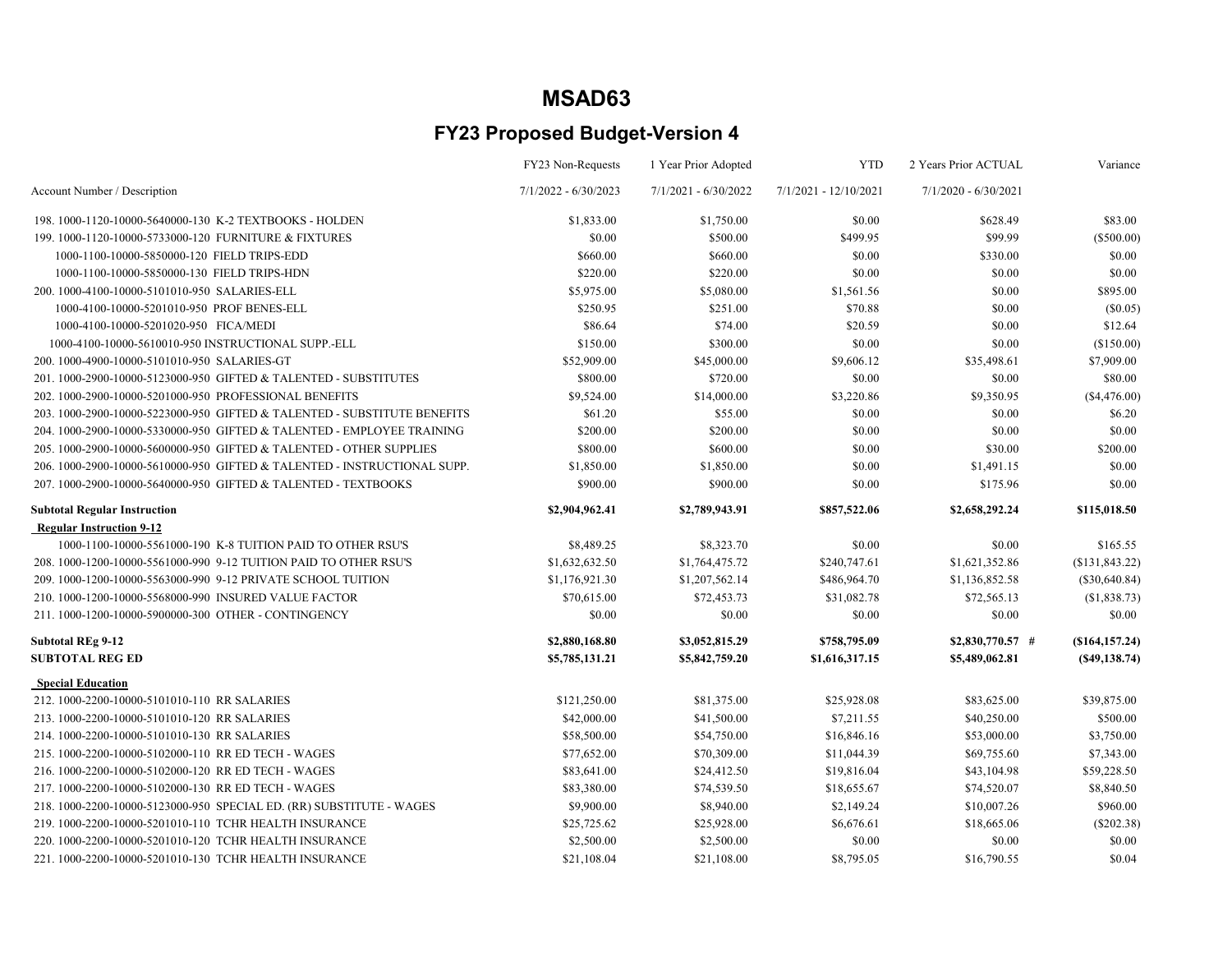|                                                                          | FY23 Non-Requests      | 1 Year Prior Adopted | <b>YTD</b>            | 2 Years Prior ACTUAL | Variance       |
|--------------------------------------------------------------------------|------------------------|----------------------|-----------------------|----------------------|----------------|
| Account Number / Description                                             | $7/1/2022 - 6/30/2023$ | 7/1/2021 - 6/30/2022 | 7/1/2021 - 12/10/2021 | 7/1/2020 - 6/30/2021 |                |
| 222. 1000-2200-10000-5201015-110 TCHR DENTAL INSURANCE                   | \$700.00               | \$670.00             | \$202.51              | \$651.92             | \$30.00        |
| 223, 1000-2200-10000-5201015-120 TCHR DENTAL INSURANCE                   | \$700.00               | \$335.00             | \$55.84               | \$335.04             | \$365.00       |
| 224. 1000-2200-10000-5201015-130 TCHR DENTAL INSURANCE                   | \$350.00               | \$335.00             | \$153.56              | \$335.04             | \$15.00        |
| 225.1000-2200-10000-5201020-110 FICA/MEDICARE                            | \$1,671.13             | \$1,179.94           | \$377.30              | \$793.44             | \$491.19       |
| 226.1000-2200-10000-5201020-120 FICA/MEDICARE                            | \$580.00               | \$601.75             | \$104.55              | \$735.69             | (\$21.75)      |
| 227.1000-2200-10000-5201020-130 FICA/MEDICARE                            | \$819.25               | \$793.88             | \$220.41              | \$697.45             | \$25.37        |
| 228. 1000-2200-10000-5201040-110 UNEMPLOYMENT COMP. INSURANCE            | \$260.00               | \$250.00             | \$0.00                | \$0.00               | \$10.00        |
| 229. 1000-2200-10000-5201040-120 UNEMPLOYMENT COMP. INSURANCE            | \$130.00               | \$125.00             | \$0.00                | \$0.00               | \$5.00         |
| 230. 1000-2200-10000-5201040-130 UNEMPLOYMENT COMP. INSURANCE            | \$130.00               | \$250.00             | \$0.00                | \$155.98             | (\$120.00)     |
| 231.1000-2200-10000-5201050-110 WORKERS'COMP. INSURANCE                  | \$461.00               | \$300.00             | \$323.00              | \$275.00             | \$161.00       |
| 232. 1000-2200-10000-5201050-120 WORKERS'COMP. INSURANCE                 | \$160.00               | \$150.00             | \$161.00              | \$341.00             | \$10.00        |
| 233.1000-2200-10000-5201050-130 WORKERS'COMP. INSURANCE                  | \$226.00               | \$150.00             | \$161.00              | \$258.00             | \$76.00        |
| 234. 1000-2200-10000-5202010-110 ED TECH - HEALTH                        | \$33,307.03            | \$34,480.00          | \$4,800.69            | \$18,035.54          | (S1, 172.97)   |
| 235.1000-2200-10000-5202010-120 ED TECH - HEALTH                         | \$52,214.05            | \$19,786.00          | \$9,690.17            | \$27,166.35          | \$32,428.05    |
| 236. 1000-2200-10000-5202010-130 ED TECH - HEALTH                        | \$2,500.00             | \$9,893.00           | \$8,768.93            | \$24,732.88          | $(\$7,393.00)$ |
| 237. 1000-2200-10000-5202015-110 ED TECH - DENTAL                        | \$770.00               | \$1,005.00           | \$184.15              | \$658.88             | $(\$235.00)$   |
| 238. 1000-2200-10000-5202015-120 ED TECH - DENTAL                        | \$770.00               | \$335.00             | \$284.27              | \$376.92             | \$435.00       |
| 239. 1000-2200-10000-5202015-130 ED TECH - DENTAL                        | \$770.00               | \$1,005.00           | \$219.72              | \$589.07             | (\$235.00)     |
| 240. 1000-2200-10000-5202020-110 ED TECH - OASDI/MCR                     | \$1,125.95             | \$5,378.64           | \$158.27              | \$956.99             | $(\$4,252.69)$ |
| 241. 1000-2200-10000-5202020-120 ED TECH - OASDI/MCR                     | \$1,212.79             | \$1,867.56           | \$280.36              | \$564.85             | (\$654.77)     |
| 242. 1000-2200-10000-5202020-130 ED TECH - OASDI/MCR                     | \$2,500.59             | \$5,702.27           | \$261.24              | \$1,030.92           | $(\$3,201.68)$ |
| 243. 1000-2200-10000-5202040-110 ED TECH - UNEMPLOYMENT                  | \$390.00               | \$250.00             | \$5.57                | \$110.26             | \$140.00       |
| 244. 1000-2200-10000-5202040-120 ED TECH - UNEMPLOYMENT                  | \$520.00               | \$125.00             | \$17.84               | \$99.43              | \$395.00       |
| 245. 1000-2200-10000-5202040-130 ED TECH - UNEMPLOYMENT                  | \$260.00               | \$250.00             | \$0.00                | \$138.25             | \$10.00        |
| 246. 1000-2200-10000-5202050-110 ED TECH - WORKERS COMP                  | \$310.61               | \$280.00             | \$292.00              | \$205.00             | \$30.61        |
| 247. 1000-2200-10000-5202050-120 ED TECH - WORKERS COMP                  | \$334.56               | \$140.00             | \$146.00              | \$340.00             | \$194.56       |
| 248. 1000-2200-10000-5202050-130 ED TECH - WORKERS COMP                  | \$333.52               | \$280.00             | \$292.00              | \$240.00             | \$53.52        |
| 249. 1000-2200-10000-5203000-950 SPECIAL ED. (RR) SUBSTITUTE - BENEFITS  | \$757.35               | \$683.91             | \$106.11              | \$303.23             | \$73.44        |
| 250.1000-2200-10000-5231010-110 TCHR RETIREMENT                          | \$3,918.50             | \$3,485.20           | \$991.24              | \$2,969.61           | \$433.30       |
| 251.1000-2200-10000-5231010-120 TCHR RETIREMENT                          | \$1,360.00             | \$1,726.40           | \$276.90              | \$1,674.40           | $(\$366.40)$   |
| 1000-2200-10000-5231010-130 TCHR RETIREMENT                              | \$1,921.00             | \$0.00               | \$0.00                | \$0.00               | \$1,921.00     |
| 252. 1000-2200-10000-5232000-110 ED TECH - RETIREMENT                    | \$2,640.17             | \$2,277.60           | \$646.88              | \$2,204.80           | \$362.57       |
| 253. 1000-2200-10000-5232000-120 ED TECH - RETIREMENT                    | \$2,843.79             | \$2,924.85           | \$459.94              | \$2,405.56           | (\$81.06)      |
| 254. 1000-2200-10000-5232000-130 ED TECH - RETIREMENT                    | \$2,126.63             | \$1,015.56           | \$760.95              | \$1,443.11           | \$1,111.07     |
| 255.1000-2200-10000-5233000-950 RETIREMENT                               | \$0.00                 | \$3,100.84           | \$716.37              | \$3,099.90           | (\$3,100.84)   |
| 256. 1000-2200-10000-5252000-950 Tuition Support Staff                   | \$1,600.00             | \$1,600.00           | \$0.00                | \$0.00               | \$0.00         |
| 257.1000-2200-10000-5330000-950 SPECIAL ED. (RR) TEACHER - TRAINING & DE | \$4,400.00             | \$4,400.00           | \$402.00              | \$929.00             | \$0.00         |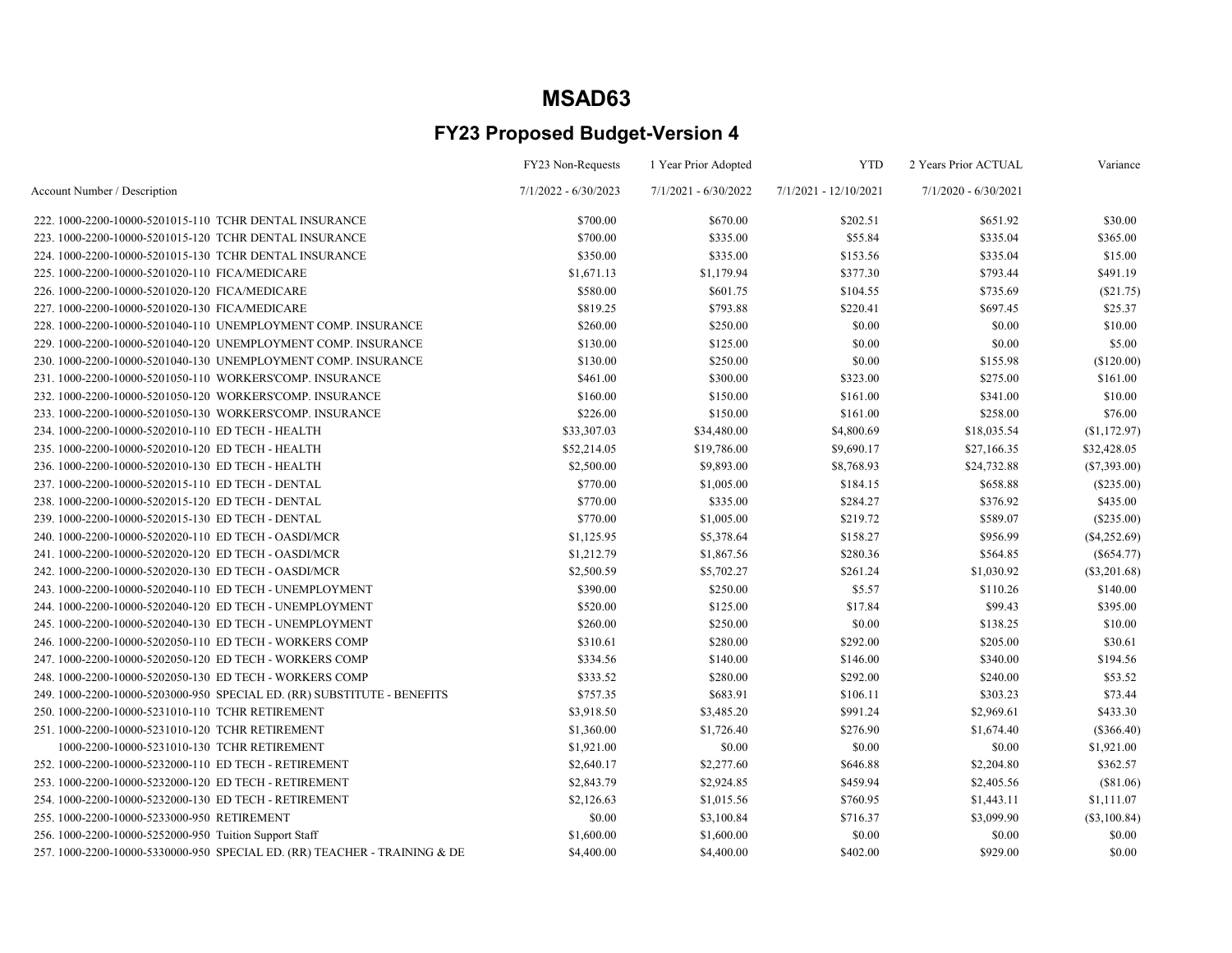|                                                                          | FY23 Non-Requests      | 1 Year Prior Adopted   | <b>YTD</b>            | 2 Years Prior ACTUAL   | Variance       |
|--------------------------------------------------------------------------|------------------------|------------------------|-----------------------|------------------------|----------------|
| Account Number / Description                                             | $7/1/2022 - 6/30/2023$ | $7/1/2021 - 6/30/2022$ | 7/1/2021 - 12/10/2021 | $7/1/2020 - 6/30/2021$ |                |
| 258. 1000-2200-10000-5344000-950 SPECIAL ED. (RR) PURCH. PROF. SERVICES  | \$12,810.00            | \$6,810.00             | \$929.00              | \$6,501.68             | \$6,000.00     |
| 1000-2200-23300-5561000-950 SPECIAL ED. - TUITION/ELEM                   | \$4,382.18             | \$4,150.00             | \$1,997.52            | \$0.00                 | \$232.18       |
| 1000-2200-23300-5561000-990 SPECIAL ED. - TUITION/HS                     | \$261,483.80           | \$281,340.74           | \$61,121.86           | \$0.00                 | (\$19,856.94)  |
| 259. 1000-2200-10000-5600010-950 SPECIAL ED. (RR) TEACHING SUPPLIES      | \$1,600.00             | \$1,600.00             | \$1,013.13            | \$1,265.93             | \$0.00         |
| 260. 1000-2200-10000-5640000-950 SPECIAL ED. (RR) TEXTBOOKS              | \$3,327.00             | \$2,457.00             | \$1,452.61            | \$1,540.35             | \$870.00       |
| 261. 1000-2200-10000-5690000-950 SPECIAL ED. (RR) OTHER SUPPLIES         | \$1,695.00             | \$520.00               | \$32.00               | \$1,540.50             | \$1,175.00     |
| 262. 1000-2300-10000-5101010-110 SC SALARIES                             | \$42,750.00            | \$57,750.00            | \$12,883.66           | \$63,891.00            | (\$15,000.00)  |
| 263. 1000-2300-10000-5101010-130 SC SALARIES                             | \$42,250.00            | \$41,500.00            | \$12,769.21           | \$40,475.00            | \$750.00       |
| 264. 1000-2300-10000-5102000-110 SC ED TECH - WAGES                      | \$25,103.00            | \$25,714.50            | \$7,347.02            | \$30,479.59            | $(\$611.50)$   |
| 265. 1000-2300-10000-5102000-130 SC ED TECH - WAGES                      | \$28,488.00            | \$72,587.00            | \$17,016.82           | \$53,862.68            | (\$44,099.00)  |
| 266. 1000-2300-10000-5102000-950 SPECIAL ED. (SCC) ED. TECH. - WAGES     | \$0.00                 | \$0.00                 | \$0.00                | \$0.00                 | \$0.00         |
| 267. 1000-2300-10000-5123000-950 SPECIAL ED. (SCC) SUBSTITUTE - WAGES    | \$7,200.00             | \$6,500.00             | \$2,970.00            | \$7,470.00             | \$700.00       |
| 268. 1000-2300-10000-5201000-950 SPECIAL ED. (SCC) TEACHER BENEFITS      | \$0.00                 | \$0.00                 | \$44.93               | \$96.04                | \$0.00         |
| 269. 1000-2300-10000-5201010-110 TCHR HEALTH INSURANCE                   | \$18,581.21            | \$10,443.00            | \$6,509.12            | \$9,493.44             | \$8,138.21     |
| 270. 1000-2300-10000-5201010-130 TCHR HEALTH INSURANCE                   | \$17,508.74            | \$21,109.00            | \$7,473.11            | \$16,481.60            | $(\$3,600.26)$ |
| 271, 1000-2300-10000-5201015-110 TCHR DENTAL INSURANCE                   | \$335.00               | \$335.00               | \$153.56              | \$335.04               | \$0.00         |
| 272, 1000-2300-10000-5201015-130 TCHR DENTAL INSURANCE                   | \$335.00               | \$335.00               | \$153.56              | \$335.04               | \$0.00         |
| 273. 1000-2300-10000-5201020-110 FICA/MEDICARE                           | \$619.88               | \$837.38               | \$162.99              | \$920.08               | $(\$217.51)$   |
| 274.1000-2300-10000-5201020-130 FICA/MEDICARE                            | \$612.63               | \$601.75               | \$0.00                | \$0.00                 | \$10.88        |
| 275. 1000-2300-10000-5201040-110 UNEMPLOYMENT COMP. INSURANCE            | \$130.00               | \$125.00               | \$0.00                | \$0.00                 | \$5.00         |
| 1000-2300-10000-5201040-130 UNEMPLOYMENT COMP. INSURANCE                 | \$130.00               | \$125.00               | \$0.00                | \$70.32                | \$5.00         |
| 276, 1000-2300-10000-5201050-110 WORKERS'COMP. INSURANCE                 | \$171.00               | \$140.00               | \$146.00              | \$315.00               | \$31.00        |
| 277.1000-2300-10000-5201050-130 WORKERS'COMP. INSURANCE                  | \$169.00               | \$140.00               | \$146.00              | \$205.00               | \$29.00        |
| 278. 1000-2300-10000-5202010-110 ED TECH - HEALTH                        | \$2,500.00             | \$10,893.00            | \$0.00                | \$8,993.80             | $(\$8,393.00)$ |
| 279. 1000-2300-10000-5202010-130 ED TECH - HEALTH                        | \$12,942.81            | \$29,680.00            | \$4,852.00            | \$11,667.76            | (\$16,737.19)  |
| 280. 1000-2300-10000-5202010-950 SPECIAL ED. (SCC) ED. TECH. - HEALTH    | \$0.00                 | \$0.00                 | \$0.00                | \$0.00                 | \$0.00         |
| 281.1000-2300-10000-5202015-110 ED TECH - DENTAL                         | \$385.00               | \$1,005.00             | \$0.00                | \$55.84                | $(\$620.00)$   |
| 281.1000-2300-10000-5202015-130 ED TECH - DENTAL                         | \$770.00               | \$670.00               | \$202.17              | \$351.76               | \$100.00       |
| 283. 1000-2300-10000-5202020-110 ED TECH - OASDI/MCR                     | \$363.99               | \$372.86               | \$106.53              | \$673.80               | (\$8.87)       |
| 284. 1000-2300-10000-5202020-130 ED TECH - OASDI/MCR                     | \$413.08               | \$1,052.51             | \$243.03              | \$458.58               | $(\$639.43)$   |
| 285. 1000-2300-10000-5202020-950 SPECIAL ED. (SCC) ED. TEDH. - OASDI/MCR | \$0.00                 | \$0.00                 | \$0.00                | \$313.15               | \$0.00         |
| 286. 1000-2300-10000-5202040-110 ED TECH - UNEMPLOYMENT                  | \$390.00               | \$375.00               | \$13.39               | \$56.06                | \$15.00        |
| 287.1000-2300-10000-5202040-130 ED TECH - UNEMPLOYMENT                   | \$520.00               | \$375.00               | \$0.00                | \$0.00                 | \$145.00       |
| 288. 1000-2300-10000-5202040-950 SPECIAL ED. (SCC) ED. TECH. - UNEMPLOYM | \$0.00                 | \$0.00                 | \$0.00                | \$85.51                | \$0.00         |
| 289. 1000-2300-10000-5202050-110 ED TECH - WORKERS COMP                  | \$100.41               | \$420.00               | \$438.00              | \$348.00               | (\$319.59)     |
| 290. 1000-2300-10000-5202050-130 ED TECH - WORKERS COMP                  | \$113.95               | \$280.00               | \$292.00              | \$197.00               | (\$166.05)     |
| 291.1000-2300-10000-5203000-950 SPECIAL ED. (SCC) SUBSTITUTE - BENEFITS  | \$572.40               | \$497.25               | \$91.24               | \$263.79               | \$75.15        |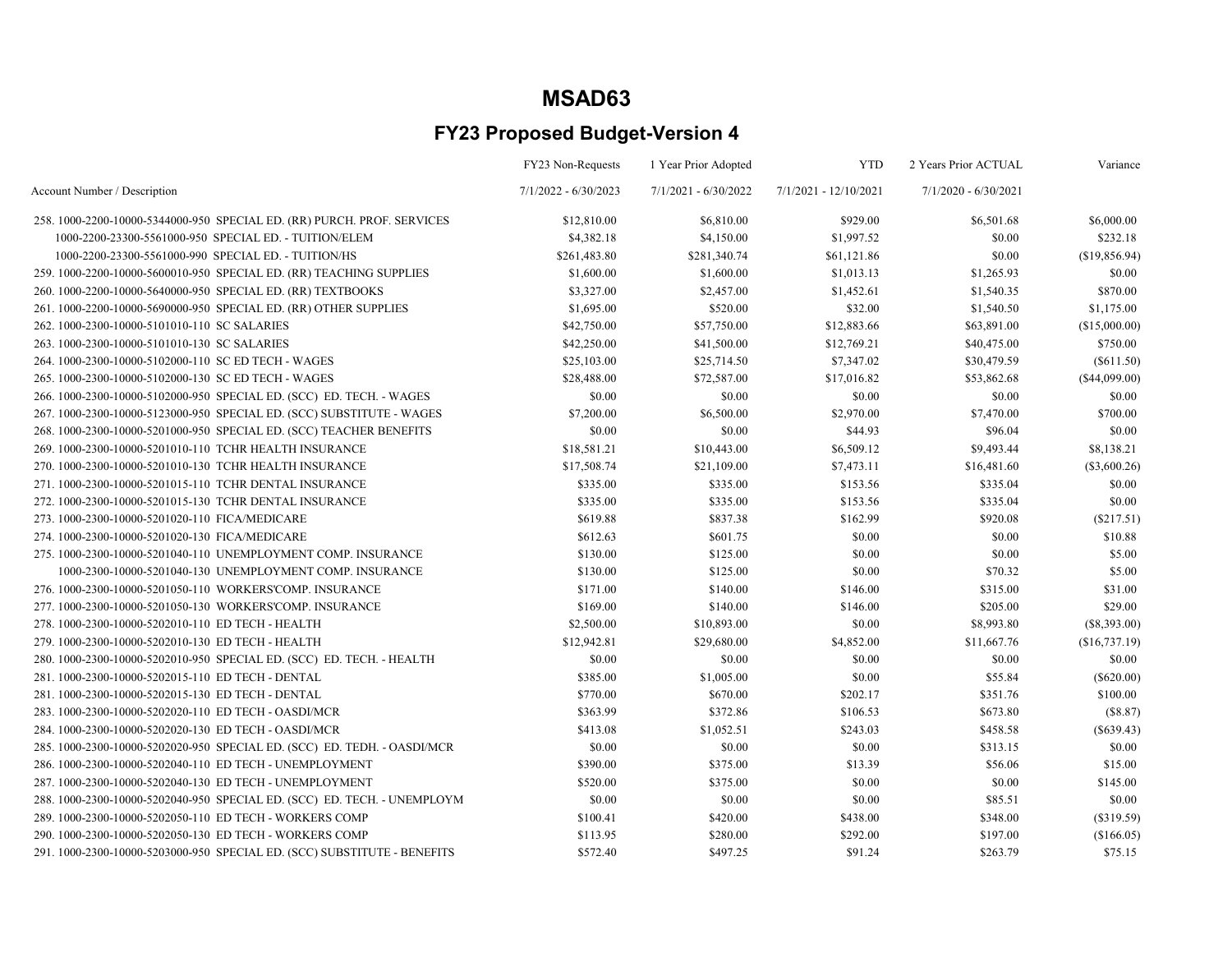|                                                                           | FY23 Non-Requests      | 1 Year Prior Adopted   | <b>YTD</b>              | 2 Years Prior ACTUAL   | Variance        |
|---------------------------------------------------------------------------|------------------------|------------------------|-------------------------|------------------------|-----------------|
| Account Number / Description                                              | $7/1/2022 - 6/30/2023$ | $7/1/2021 - 6/30/2022$ | $7/1/2021 - 12/10/2021$ | $7/1/2020 - 6/30/2021$ |                 |
| 292. 1000-2300-10000-5231010-110 TCHR RETIREMENT                          | \$1,453.50             | \$2,402.40             | \$494.72                | \$2,657.97             | $(\$948.90)$    |
| 293. 1000-2300-10000-5231010-130 TCHR RETIREMENT                          | \$1,436.50             | \$1,726.40             | \$490.33                | \$1,683.76             | $(\$289.90)$    |
| 294. 1000-2300-10000-5232000-110 ED TECH - RETIREMENT                     | \$853.50               | \$1,069.72             | \$282.12                | \$1,102.66             | (\$216.22)      |
| 295. 1000-2300-10000-5232000-130 ED TECH - RETIREMENT                     | \$968.59               | \$3,019.62             | \$653.47                | \$1,337.03             | $(\$2,051.03)$  |
| 296. 1000-2300-10000-5232000-950 SPECIAL ED. (SCC) - ED. TECH. RETIREMENT | \$0.00                 | \$0.00                 | \$0.00                  | \$898.35               | \$0.00          |
| 297. 1000-2300-10000-5300062-950 PURCHASED PROF. SERVICES                 | \$0.00                 | \$0.00                 | \$218.00                | \$0.00                 | \$0.00          |
| 298. 1000-2300-10000-5330000-950 SPECIAL ED. (SCC) TEACHER - TRAINING & D | \$1,000.00             | \$1,500.00             | \$0.00                  | \$125.99               | $(\$500.00)$    |
| 1000-2200-23300-5561000-950 SPECIAL ED-Regional TUITION/ELEM              | \$45,658.52            | \$88,202.00            | \$17,535.53             | \$65,542.19            | $(\$42,543.48)$ |
| 1000-2200-23300-5561000-990 SPECIAL ED-Regional TUITION/HS                | \$109,883.52           | \$0.00                 | \$0.00                  | \$367,298.50           | \$109,883.52    |
| 299. 1000-2300-10000-5610010-950 SPECIAL ED. (SCC) - INST. SUPPLIES       | \$4,500.00             | \$4,500.00             | \$527.81                | \$1,320.23             | \$0.00          |
| 300. 1000-2300-10000-5640000-950 SPECIAL ED. (SCC) - TEXTBOOKS            | \$4,197.33             | \$3,496.50             | \$2,994.25              | \$3,944.71             | \$700.83        |
| 300. 1000-2300-10000-5733000-950 SPECIAL ED. (SCC)-EQUIP                  | \$0.00                 | \$2,000.00             | \$0.00                  | \$1,734.00             | $(\$2,000.00)$  |
| 301.1000-2400-10000-5123000-950 SPECIAL ED. HOME INST. TUTOR - WAGES      | \$6,600.00             | \$6,600.00             | \$62.36                 | \$2,353.75             | \$0.00          |
| 302. 1000-2400-10000-5203000-950 SPECIAL ED. HOME INST. TUTOR - BENEFITS  | \$330.00               | \$330.00               | \$0.00                  | \$1.18                 | \$0.00          |
| 303.1000-2400-10000-5233000-950 RETIREMENT                                | \$0.00                 | \$274.56               | \$0.00                  | \$2.65                 | $(\$274.56)$    |
| 304. 1000-2500-23300-5104000-900 SPECIAL ED. - DIRECTOR SALARY            | \$86,500.00            | \$84,000.00            | \$38,769.24             | \$81,500.12            | \$2,500.00      |
| 305.1000-2500-23300-5118000-900 SPECIAL ED. - SECRETARY WAGES             | \$35,137.00            | \$33,441.00            | \$13,510.85             | \$29,243.76            | \$1,696.00      |
| 306. 1000-2500-23300-5204000-900 SPECIAL ED. - DIRECTOR BENEFITS          | \$2,940.00             | \$2,940.00             | \$642.53                | \$1,484.61             | \$0.00          |
| 307.1000-2500-23300-5204010-900 ADMINISTRATION - HEALTH                   | \$21,109.00            | \$21,109.00            | \$8,795.05              | \$16,735.08            | \$0.00          |
| 308.1000-2500-23300-5204015-900 ADMINISTRATION - DENTAL                   | \$450.00               | \$450.00               | \$206.25                | \$450.00               | \$0.00          |
| 309. 1000-2500-23300-5208000-900 SPECIAL ED. - SECRETARY BENEFITS         | \$2,687.98             | \$969.79               | \$1,028.77              | \$1,966.88             | \$1,718.19      |
| 310. 1000-2500-23300-5208010-900 REGULAR E/E - HEALTH                     | \$19,336.00            | \$19,336.00            | \$8,863.52              | \$17,303.52            | \$0.00          |
| 311.1000-2500-23300-5218015-900 Dental                                    | \$385.00               | \$335.00               | \$0.00                  | \$0.00                 | \$50.00         |
| 312.1000-2500-23300-5234000-900 RETIREMENT CONTRIBUTIONS/ADMINISTRATORS   | \$2,941.00             | \$3,494.00             | \$1,488.72              | \$3,390.40             | (\$553.00)      |
| 313.1000-2500-23300-5330000-900 SPECIAL ED. - EE TRAINING & DEV           | \$1,700.00             | \$1,700.00             | \$428.00                | \$281.70               | \$0.00          |
| 314.1000-2500-23300-5345000-900 LEGAL SERVICES                            | \$2,400.00             | \$2,000.00             | \$0.00                  | \$4,995.00             | \$400.00        |
| 315.1000-2500-23300-5444000-900 SPECIAL ED. - PURCHASED PROF. SERVICES    | \$3,912.50             | \$3,912.50             | \$3,309.50              | \$3,432.50             | \$0.00          |
| 316. 1000-2500-23300-5444500-900 SPECIAL ED. - OFFICE COPIER LEASE        | \$4,000.00             | \$4,500.00             | \$2,409.00              | \$3,646.66             | $(\$500.00)$    |
| 317. 1000-2500-23300-5532000-900 SPECIAL ED. - OFFICE TELEPHONE           | \$1,680.00             | \$1,680.00             | \$738.44                | \$1,710.51             | \$0.00          |
| 319. 1000-2500-23300-5580000-900 SPECIAL ED. - OFFICE TRAVEL              | \$2,700.00             | \$2,700.00             | \$139.38                | \$0.00                 | \$0.00          |
| 320. 1000-2500-23300-5600000-900 SPECIAL ED. - OFFICE SUPPLIES            | \$2,000.00             | \$2,000.00             | \$55.51                 | \$1,663.04             | \$0.00          |
| 321. 1000-2500-23300-5611020-950 REPLACE INST. EQUIP.                     | \$0.00                 | \$1,500.00             | \$0.00                  | \$1,703.31             | (\$1,500.00)    |
| 322. 1000-2500-23300-5810000-900 DUES & FEES - SPED OFFICE                | \$490.00               | \$490.00               | \$490.00                | \$465.00               | \$0.00          |
| 323. 1000-2500-23300-5900000-900 CONTINGENCY SPEC ED                      | \$98,500.00            | \$98,500.00            | \$0.00                  | \$5,006.25             | \$0.00          |
| 1000-2800-21400-5610010-950 SUPPLIES-Psych                                | \$100.00               | \$0.00                 | \$0.00                  | \$0.00                 | \$100.00        |
| 324. 1000-2800-21500-5101010-950 SPECIAL ED. SPEECH TEACHER - SALARY      | \$90,436.75            | \$83,037.00            | \$38,088.19             | \$109,625.24           | \$7,399.75      |
| 325.1000-2800-21500-5201000-950 SPECIAL ED. SPEECH TEACHER - BENEFITS     | \$12,942.81            | \$16,379.00            | \$547.99                | \$5,607.55             | $(\$3,436.19)$  |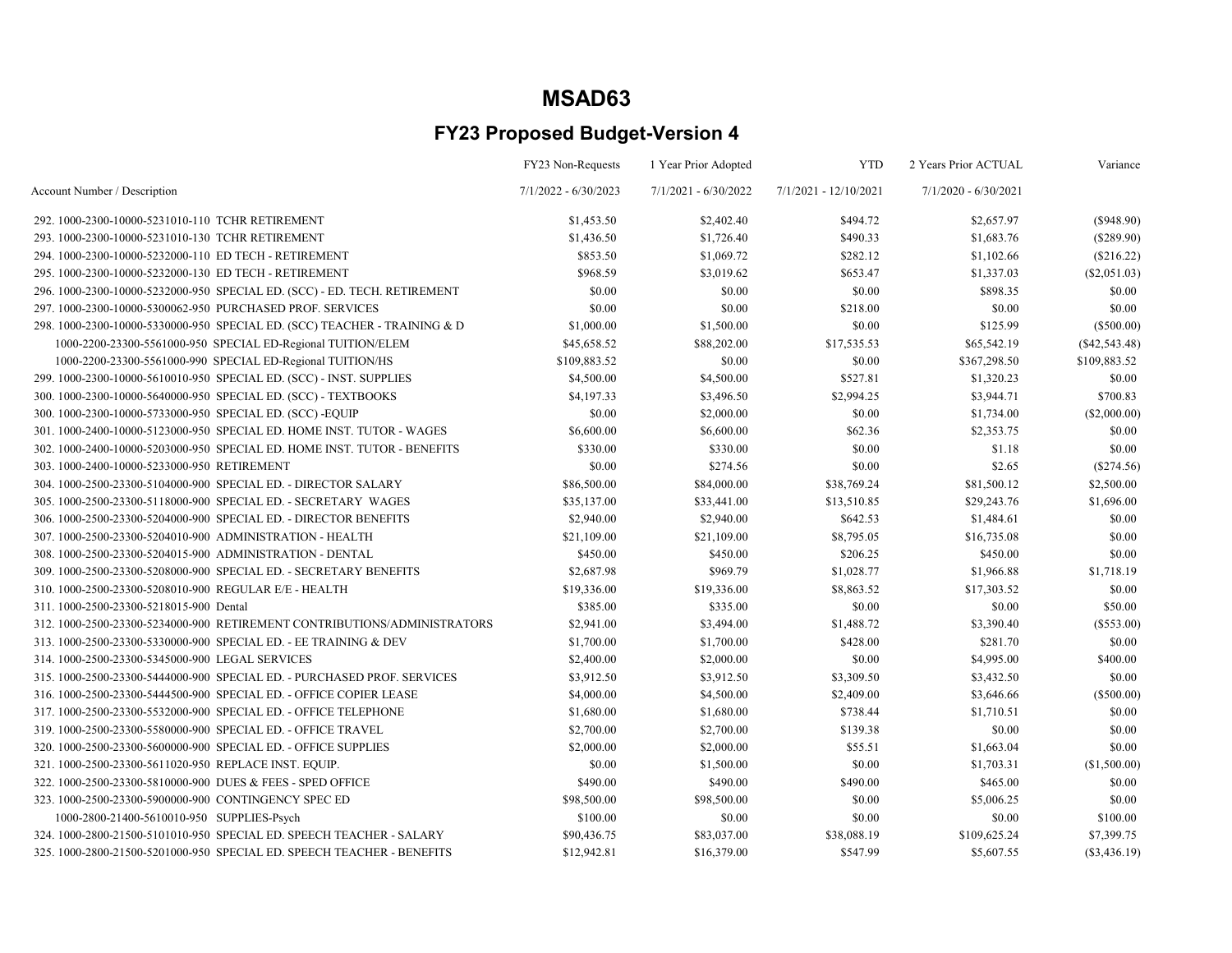|                                                                         | FY23 Non-Requests      | 1 Year Prior Adopted   | <b>YTD</b>              | 2 Years Prior ACTUAL   | Variance      |
|-------------------------------------------------------------------------|------------------------|------------------------|-------------------------|------------------------|---------------|
| Account Number / Description                                            | $7/1/2022 - 6/30/2023$ | $7/1/2021 - 6/30/2022$ | $7/1/2021 - 12/10/2021$ | $7/1/2020 - 6/30/2021$ |               |
| 326, 1000-2800-21500-5201015-950 GROUP DENTAL INSURANCE                 | \$595.00               | \$670.00               | \$168.12                | \$245.72               | (\$75.00)     |
| 327.1000-2800-21500-5201020-950 FICA/MEDICARE                           | \$1,311.33             | \$1,298.63             | \$0.00                  | \$16.65                | \$12.70       |
| 328.1000-2800-21500-5202040-950 UNEMPLOYMENT                            | \$260.00               | \$260.00               | \$0.00                  | \$10.50                | \$0.00        |
| 329.1000-2800-21500-5231010-950 RETIREMENT                              | \$3,074.85             | \$3,725.74             | \$1,462.58              | \$4,100.34             | $(\$650.89)$  |
| 1000-2800-21500-5330010-950 TRAINING & DEVELOP                          | \$0.00                 | \$1,000.00             | \$279.00                | \$0.00                 | (\$1,000.00)  |
| 330. 1000-2800-21500-5610010-950 INSTRUCTIONAL SUPPLIES                 | \$100.00               | \$900.00               | \$635.22                | \$842.16               | (\$800.00)    |
| 1000-2800-21600-5610010-950 SUPPLIES-OT                                 | \$300.00               | \$0.00                 | \$0.00                  | \$0.00                 | \$300.00      |
| 1000-2800-21800-5610010-950 SUPPLIES-PT                                 | \$100.00               | \$0.00                 | \$0.00                  | \$0.00                 | \$100.00      |
| 331.1000-4100-10000-5340000-950 PURCHASED PROF. SERVICES                | \$0.00                 | \$0.00                 | \$0.00                  | \$0.00                 | \$0.00        |
| 332.1000-4300-10000-5121000-950 SUMMER PROGRAMMING - TUTOR WAGES        | \$12,020.00            | \$3,855.00             | \$3,736.01              | \$3,796.76             | \$8,165.00    |
| 333. 1000-4300-10000-5200000-950 SUMMER TUTOR - BENEFITS                | \$915.00               | \$305.43               | \$43.76                 | \$55.31                | \$609.57      |
| 334. 1000-4300-10000-5221000-950 Employer Benefits                      | \$0.00                 | \$0.00                 | \$0.00                  | \$0.00                 | \$0.00        |
| <b>Subtotal Special Education</b>                                       | \$1,727,389.36         | \$1,604,844.68         | \$438,298.24            | \$1,512,596.91         | \$122,544.68  |
| <b>Staff &amp; Student Support</b>                                      |                        |                        |                         |                        |               |
| 1000-0000-21000-5340000-900 Student Support Contracted Serv             | \$10,000.00            | \$0.00                 | \$0.00                  | \$0.00                 | \$10,000.00   |
| 335. 1000-0000-21200-5101010-110 GUIDANCE SALARIES - HOLBROOK           | \$41,500.00            | \$52,750.00            | \$10,190.13             | \$51,750.00            | (\$11,250.00) |
| 336. 1000-0000-21200-5101010-120 GUIDANCE SALARIES - EDDINGTON          | \$26,375.00            | \$21,875.00            | \$7,961.52              | \$22,024.91            | \$4,500.00    |
| 337. 1000-0000-21200-5101010-130 GUIDANCE SALARIES - HOLDEN             | \$26,375.00            | \$21,875.00            | \$7,961.55              | \$22,025.09            | \$4,500.00    |
| 338. 1000-0000-21200-5201010-110 GUIDANCE - HEALTH BENEFITS - HOLBROOK  | \$10,443.00            | \$2,500.00             | \$0.00                  | \$2,500.00             | \$7,943.00    |
| 339.1000-0000-21200-5201010-120 GUIDANCE - HEATLH BENEFITS - EDDINGTON  | \$1,250.00             | \$1,250.00             | \$0.00                  | \$1,250.00             | \$0.00        |
| 340. 1000-0000-21200-5201010-130 GUIDANCE - HEALTH BENEFITS - HOLDEN    | \$1,250.00             | \$1,250.00             | \$0.00                  | \$1,250.00             | \$0.00        |
| 341. 1000-0000-21200-5201015-110 GUIDANCE - DENTAL BENEFITS - HOLBROOK  | \$350.00               | \$335.00               | \$55.84                 | \$335.04               | \$15.00       |
| 342. 1000-0000-21200-5201015-120 GUIDANCE - DENTAL BENEFITS - EDDINGTON | \$0.00                 | \$0.00                 | \$0.00                  | \$0.00                 | \$0.00        |
| 343. 1000-0000-21200-5201015-130 GUIDANCE - DENTAL BENEFITS - HOLDEN    | \$0.00                 | \$0.00                 | \$0.00                  | \$0.00                 | \$0.00        |
| 344. 1000-0000-21200-5201020-110 GUIDANCE - MCR - HOLBROOK              | \$601.75               | \$764.88               | \$147.75                | \$786.62               | (\$163.13)    |
| 345. 1000-0000-21200-5201020-120 GUIDANCE - MCR - EDDINGTON             | \$382.44               | \$317.18               | \$115.44                | \$337.51               | \$65.26       |
| 346. 1000-0000-21200-5201020-130 GUIDANCE - MCR - HOLDEN                | \$382.44               | \$317.18               | \$115.44                | \$337.49               | \$65.26       |
| 347. 1000-0000-21200-5201040-110 GUIDANCE - UNEMPLOYMENT- HOLBROOK      | \$130.00               | \$130.00               | \$40.80                 | \$47.99                | \$0.00        |
| 348.1000-0000-21200-5201040-120 GUIDANCE - UNEMPLOYMENT - EDDINGTON     | \$65.00                | \$65.00                | \$0.00                  | \$23.97                | \$0.00        |
| 349.1000-0000-21200-5201040-130 GUIDANCE - UNEMPLOYMENT - HOLDEN        | \$65.00                | \$65.00                | \$0.00                  | \$24.02                | \$0.00        |
| 350, 1000-0000-21200-5201050-110 GUIDANCE - WORKERS COMP. - HOLBROOK    | \$249.00               | \$285.00               | \$298.00                | \$253.00               | $(\$36.00)$   |
| 351, 1000-0000-21200-5201050-120 GUIDANCE - WORKERS COMP. - EDDINGTON   | \$158.25               | \$120.00               | \$125.00                | \$105.00               | \$38.25       |
| 352.1000-0000-21200-5201050-130 GUIDANCE - WORKERS COMP. - HOLDEN       | \$158.25               | \$120.00               | \$125.00                | \$105.00               | \$38.25       |
| 353.1000-0000-21200-5231010-110 RETIREMENT                              | \$1,743.00             | \$2,194.40             | \$319.23                | \$2,152.81             | (\$451.40)    |
| 354.1000-0000-21200-5231010-120 RETIREMENT                              | \$1,107.75             | \$910.00               | \$305.73                | \$916.07               | \$197.75      |
| 355.1000-0000-21200-5231010-130 RETIREMENT                              | \$1,107.75             | \$910.00               | \$305.71                | \$916.41               | \$197.75      |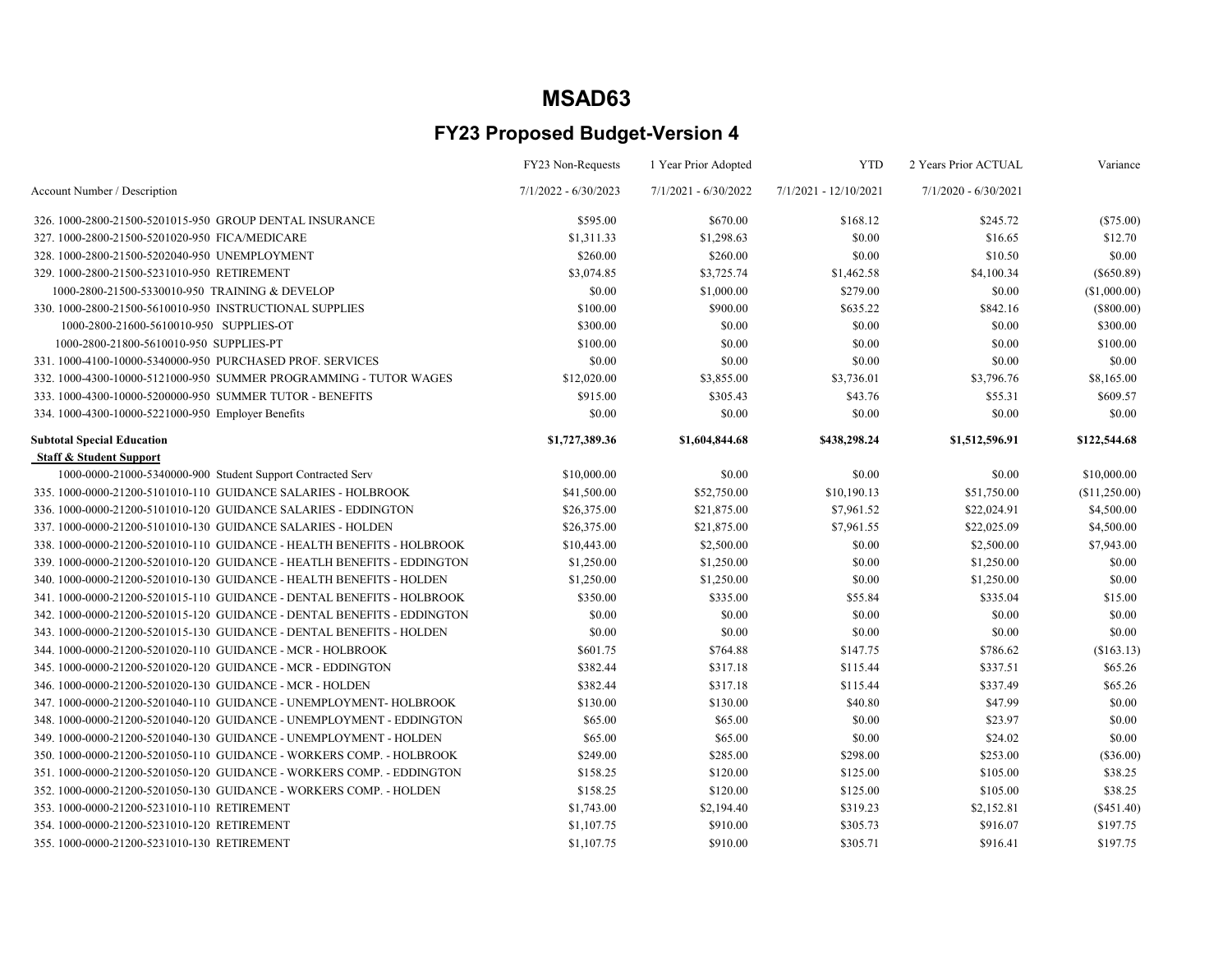|                                                                         | FY23 Non-Requests      | 1 Year Prior Adopted   | <b>YTD</b>            | 2 Years Prior ACTUAL   | Variance        |
|-------------------------------------------------------------------------|------------------------|------------------------|-----------------------|------------------------|-----------------|
| Account Number / Description                                            | $7/1/2022 - 6/30/2023$ | $7/1/2021 - 6/30/2022$ | 7/1/2021 - 12/10/2021 | $7/1/2020 - 6/30/2021$ |                 |
| 356, 1000-0000-21200-5610010-110 GUIDANCE SUPPLIES - HOLBROOK           | \$2,300.00             | \$1,100.00             | \$751.00              | \$680.12               | \$1,200.00      |
| 357, 1000-0000-21200-5610010-120 GUIDANCE SUPPLIES - EDDINGTON          | \$850.00               | \$550.00               | \$607.15              | \$564.41               | \$300.00        |
| 358. 1000-0000-21200-5610010-130 GUIDANCE SUPPLIES - HOLDEN             | \$850.00               | \$550.00               | \$668.16              | \$684.89               | \$300.00        |
| 359. 1000-0000-21300-5101010-900 NURSING SALARIES                       | \$63,663.00            | \$61,913.00            | \$19,112.66           | \$60,463.00            | \$1,750.00      |
| 360. 1000-0000-21300-5201010-900 NURSING - HEALTH BENEFITS - HOLBROOK   | \$10,443.00            | \$10,443.00            | \$4,351.16            | \$9,493.44             | \$0.00          |
| 361.1000-0000-21300-5201015-900 NURSING - DENTAL BENEFITS               | \$350.00               | \$335.00               | \$153.56              | \$335.04               | \$15.00         |
| 362. 1000-0000-21300-5201020-900 NURSING - MCR                          | \$923.11               | \$897.74               | \$275.19              | \$870.36               | \$25.37         |
| 363.1000-0000-21300-5201040-900 NURSING - UNEMPLOYMENT                  | \$130.00               | \$130.00               | \$0.00                | \$47.79                | \$0.00          |
| 364. 1000-0000-21300-5201050-900 NURSING - WORKERS COMP.                | \$382.00               | \$325.00               | \$339.00              | \$294.00               | \$57.00         |
| 365.1000-0000-21300-5231010-900 RETIREMENT                              | \$2,673.85             | \$2,575.58             | \$733.92              | \$2,515.24             | \$98.27         |
| 366. 1000-0000-21300-5300053-900 HEALTH - OTHER PURCHASES               | \$0.00                 | \$0.00                 | \$0.00                | \$180.00               | \$0.00          |
| 367.1000-0000-21300-5330000-900 NURSING EE TRAINING & DEV.              | \$131.00               | \$131.00               | \$0.00                | \$0.00                 | \$0.00          |
| 368. 1000-0000-21300-5430010-900 NURSING EQUIPMENT REPAIR               | \$125.00               | \$125.00               | \$70.00               | \$0.00                 | \$0.00          |
| 369.1000-0000-21300-5600000-900 NURSING SUPPLIES                        | \$4,960.00             | \$3,068.00             | \$238.00              | \$224.36               | \$1,892.00      |
| 1000-0000-21300-5611010-900 NURSING EQUIPMENT PURCH                     | \$0.00                 | \$0.00                 | \$0.00                | \$775.00               | \$0.00          |
| 370. 1000-0000-22100-5104000-900 CURRICULUM COORDINATOR SALARY          | \$31,375.00            | \$64,250.00            | \$27,451.48           | \$42,468.71            | $(\$32,875.00)$ |
| 371.1000-0000-22100-5201020-900 FICA/MEDICARE                           | \$454.94               | \$931.63               | \$286.44              | \$609.76               | (S476.69)       |
| 372.1000-0000-22100-5201040-900 UC & WC                                 | \$188.25               | \$475.00               | \$314.00              | \$217.22               | $(\$286.75)$    |
| 373. 1000-0000-22100-5204000-900 CURRICULUM COORDINATOR BENEFITS        | \$680.00               | \$900.00               | \$26.48               | \$61.60                | $(\$220.00)$    |
| 374.1000-0000-22100-5204010-900 ADMINISTRATION - HEALTH                 | \$8,578.90             | \$6,651.00             | \$3,302.94            | \$3,796.32             | \$1,927.90      |
| 375.1000-0000-22100-5204015-900 ADMINISTRATION - DENTAL                 | \$225.00               | \$185.00               | \$94.25               | \$133.92               | \$40.00         |
| 376.1000-0000-22100-5234000-900 RETIREMENT CONTRIBUTIONS/ADMINISTRATORS | \$1,305.20             | \$3,672.80             | \$1,450.08            | \$1,752.40             | $(\$2,367.60)$  |
| 377. 1000-0000-22100-5330000-900 PROFESSIONAL EE TRAINING               | \$300.00               | \$300.00               | \$0.00                | \$49.00                | \$0.00          |
| 378.1000-0000-22100-5580000-900 STAFF TRAVEL                            | \$825.00               | \$1,425.00             | \$129.92              | \$0.00                 | (\$600.00)      |
| 379.1000-0000-22100-5600010-900 OFFICE SUPPLIES - CURR.                 | \$500.00               | \$500.00               | \$156.25              | \$272.77               | \$0.00          |
| 380.1000-0000-22100-5810000-900 DUES & FEES                             | \$250.00               | \$250.00               | \$300.00              | \$150.00               | \$0.00          |
| 381.1000-0000-22200-5102000-110 LIBRARY AIDE WAGES                      | \$55,743.00            | \$48,490.00            | \$16,267.09           | \$33,026.36            | \$7,253.00      |
| 382. 1000-0000-22200-5202010-110 LIBRARY AIDE HEALTH                    | \$12,943.00            | \$16,379.00            | \$2,420.76            | \$6,180.74             | $(\$3,436.00)$  |
| 383.1000-0000-22200-5202015-110 LIBRARY ADIE - DENTAL                   | \$385.00               | \$502.00               | \$98.36               | \$327.05               | (\$117.00)      |
| 384. 1000-0000-22200-5202020-110 LIBRARY AIDE - FICA/MEDICARE           | \$808.27               | \$703.11               | \$231.95              | \$545.44               | \$105.16        |
| 385.1000-0000-22200-5202040-110 LIBRARY AIDE - UNEMPLOYMENT             | \$195.00               | \$195.00               | \$190.15              | \$78.51                | \$0.00          |
| 386. 1000-0000-22200-5202050-110 LIBRARY AIDE - WORKERS COMP.           | \$334.46               | \$143.00               | \$151.00              | \$190.00               | \$191.46        |
| 387.1000-0000-22200-5232000-110 ED TECH - RETIREMENT                    | \$2,341.21             | \$665.60               | \$514.03              | \$1,313.81             | \$1,675.61      |
| 388. 1000-0000-22200-5600000-110 NON INSTRUCTIONAL SUPPLIES             | \$610.00               | \$760.00               | \$0.00                | \$103.56               | (\$150.00)      |
| 389. 1000-0000-22200-5640000-110 LIBRARY BOOKS - HOLBROOK               | \$5,300.00             | \$4,900.00             | \$591.80              | \$3,288.05             | \$400.00        |
| 390. 1000-0000-22200-5640000-120 LIBRARY BOOKS - EDDINGTON              | \$1,000.00             | \$500.00               | \$0.00                | \$265.37               | \$500.00        |
| 391.1000-0000-22200-5640000-130 LIBRARY BOOKS - HOLDEN                  | \$1,000.00             | \$500.00               | \$0.00                | \$295.25               | \$500.00        |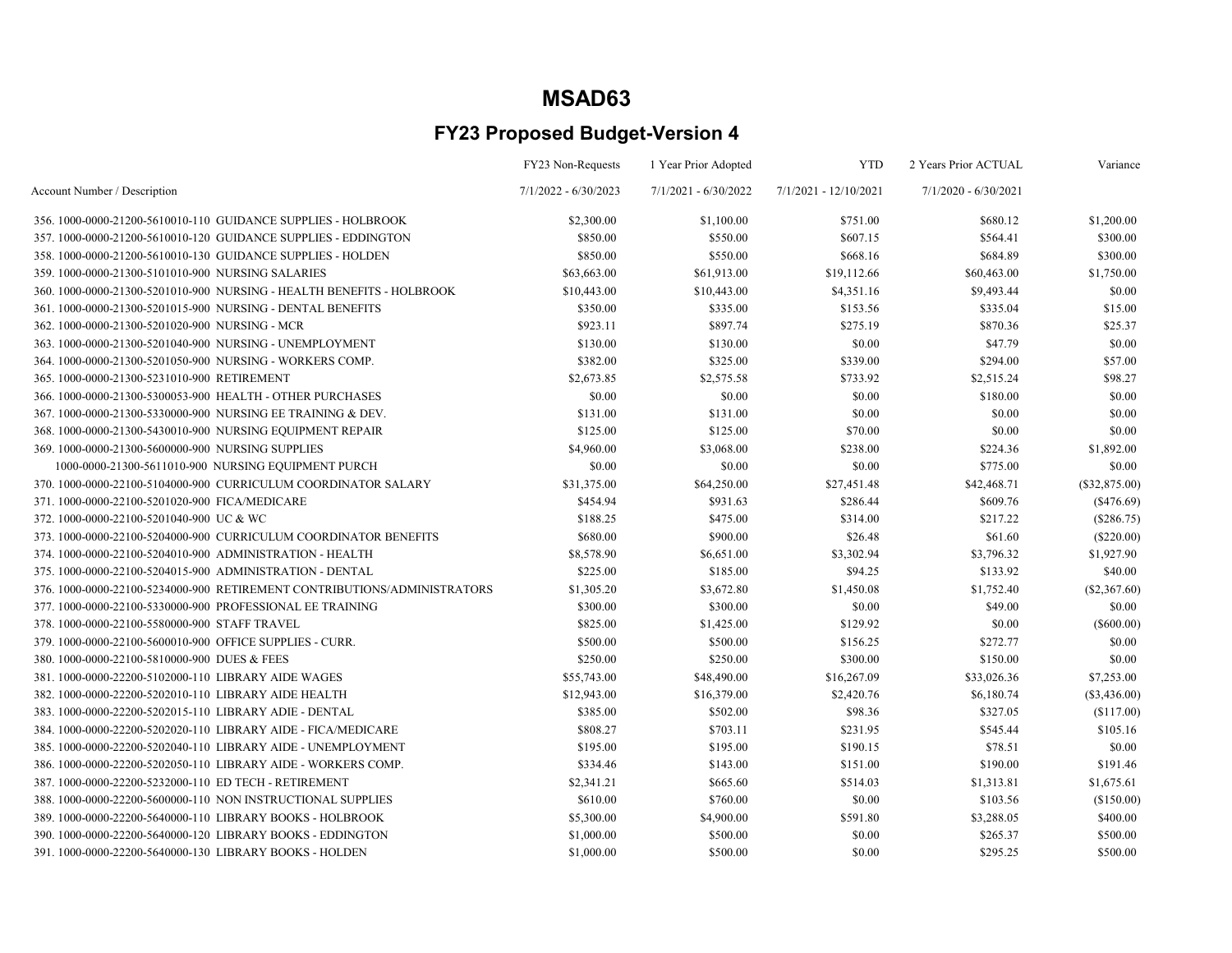|                                                                          | FY23 Non-Requests      | 1 Year Prior Adopted   | <b>YTD</b>              | 2 Years Prior ACTUAL   | Variance       |
|--------------------------------------------------------------------------|------------------------|------------------------|-------------------------|------------------------|----------------|
| Account Number / Description                                             | $7/1/2022 - 6/30/2023$ | $7/1/2021 - 6/30/2022$ | $7/1/2021 - 12/10/2021$ | $7/1/2020 - 6/30/2021$ |                |
| 392. 1000-0000-22200-5735000-110 LIBRARY TECHNOLOGY SOFTWARE             | \$650.00               | \$600.00               | \$604.49                | \$595.58               | \$50.00        |
| 393.1000-0000-22300-5104000-900 TECHNOLOGY COORDINATOR SALARY            | \$80,000.00            | \$77,500.00            | \$35,958.74             | \$75,342.83            | \$2,500.00     |
| 1000-0000-22300-5118000-900 TECHNOLOGY Integrator (.4-.5)                | \$0.00                 | \$0.00                 | \$0.00                  | \$0.00                 | \$0.00         |
| 1000-0000-22300-5118000-900 TECHNOLOGY Support                           | \$32,214.00            | \$29,600.00            | \$11,901.95             | \$0.00                 | \$2,614.00     |
| 394. 1000-0000-22300-5204000-900 TECHNOLOGY COOR. - BENEFITS             | \$1,100.00             | \$1,100.00             | \$47.70                 | \$503.69               | \$0.00         |
| 395. 1000-0000-22300-5204010-900 TECHNOLOGY COOR. - HEALTH               | \$10,442.00            | \$10,443.00            | \$4,351.16              | \$9,493.44             | (\$1.00)       |
| 396. 1000-0000-22300-5204015-900 TECHNOLOGY COOR. - DENTAL               | \$450.00               | \$450.00               | \$206.25                | \$450.00               | \$0.00         |
| 397. 1000-0000-22300-5204020-900 TECHNOLOGY COOR. - OASDI/MCR            | \$6,120.00             | \$5,928.75             | \$2,718.87              | \$5,699.52             | \$191.25       |
| 398. 1000-0000-22300-5204040-900 TECHNOLOGY COOR. - UNEMPLOYMENT         | \$125.00               | \$125.00               | \$0.00                  | \$48.02                | \$0.00         |
| 399. 1000-0000-22300-5204050-900 TECHNOLOGY COOR. - WORKERS COMP.        | \$420.00               | \$396.00               | \$413.00                | \$351.00               | \$24.00        |
| 1000-0000-22300-5208010-900 TECHNOLOGY ASST. - HEALTH                    | \$7,620.43             | \$9,893.00             | \$0.00                  | \$0.00                 | $(\$2,272.57)$ |
| 1000-0000-22300-5208015-900 TECHNOLOGY ASST. - DENTAL                    | \$311.85               | \$335.00               | \$0.00                  | \$0.00                 | $(\$23.15)$    |
| 1000-0000-22300-5208020-900 TECHNOLOGY ASST. - OASDI/MCR                 | \$2,464.37             | \$2,264.40             | \$910.58                | \$0.00                 | \$199.97       |
| 1000-0000-22300-5208040-900 TECHNOLOGY ASST - UNEMPLOYMENT               | \$250.00               | \$125.00               | \$3.82                  | \$0.00                 | \$125.00       |
| 1000-0000-22300-5208050-900 TECHNOLOGY ASST - WORKERS COMP.              | \$219.38               | \$151.00               | \$0.00                  | \$0.00                 | \$68.38        |
| 400.1000-0000-22300-5234000-900 TECHNOLOGY COOR. - RETIREMENT            | \$2,400.00             | \$2,325.00             | \$1,073.04              | \$2,250.04             | \$75.00        |
| 401.1000-0000-22300-5330000-900 TECHNOLORY COOR. - EE TRAINING & DEV.    | \$1,500.00             | \$1,500.00             | \$0.00                  | \$49.00                | \$0.00         |
| 402. 1000-0000-22300-5610000-110 TECHNOLOGY SUPPLIES - HOLBROOK          | \$3,650.00             | \$3,310.00             | \$2,304.57              | \$2,716.49             | \$340.00       |
| 403.1000-0000-22300-5610000-120 TECHNOLOGY SUPPLIES - EDDINGTON          | \$2,915.00             | \$3,210.00             | \$1,617.36              | \$1,669.01             | $(\$295.00)$   |
| 404. 1000-0000-22300-5610000-130 TECHNOLOGY SUPPLIES - HOLDEN            | \$2,225.00             | \$2,660.00             | \$1,654.73              | \$2,078.46             | $(\$435.00)$   |
| 405, 1000-0000-22300-5650000-110 TECHNOLOGY TEACHING SOFTWARE - HOLBROOK | \$7,575.00             | \$4,810.00             | \$4,766.26              | \$7,021.02             | \$2,765.00     |
| 406.1000-0000-22300-5650000-120 TECHNOLOGY TEACHING SOFTWARE - EDDINGTO! | \$3,805.00             | \$2,920.00             | \$1,572.51              | \$2,146.91             | \$885.00       |
| 407.1000-0000-22300-5650000-130 TECHNOLOGY TEACHING SOFTWARE - HOLDEN    | \$3,830.00             | \$2,135.00             | \$1,640.51              | \$2,448.56             | \$1,695.00     |
| 408. 1000-0000-22300-5650000-900 TECHNOLOGY OTHER - DISTRICT             | \$43,200.00            | \$24,538.00            | \$24,420.69             | \$18,768.86            | \$18,662.00    |
| 409.1000-0000-22300-5734000-110 TECHNOLOGY HARDWARE - HOLBROOK           | \$14,986.00            | \$15,235.00            | \$8,028.74              | \$3,856.89             | (\$249.00)     |
| 410.1000-0000-22300-5734000-120 TECHNOLOGY TEACHING HARDWARE - EDDINGTC  | \$41,602.00            | \$832.00               | \$683.23                | \$4,918.28             | \$40,770.00    |
| 411.1000-0000-22300-5734000-130 TECHNOLOGY TEACHING HARDWARE - HOLDEN    | \$61,702.00            | \$432.00               | \$683.23                | \$11,959.39            | \$61,270.00    |
| 412. 1000-0000-22400-5600000-900 ACADEMIC ASSESSMENT SUPPLIES            | \$1,890.00             | \$3,432.50             | \$1,638.75              | \$4,500.00             | (\$1,542.50)   |
| <b>Subtotal Staff &amp; Student Sppt</b>                                 | \$670,483.84           | \$549,705.75           | \$216,544.10            | \$436,261.41           | \$120,778.09   |
| <b>Subtotal Other Instruction</b>                                        |                        |                        |                         |                        |                |
| 413. 1000-9100-10000-5150000-110 CO-CURRICULAR STIPENDS - HOLBROOK       | \$11,850.00            | \$7,700.00             | \$0.00                  | \$9,467.50             | \$4,150.00     |
| 414. 1000-9100-10000-5200000-110 CO-CURRICULAR STIPEND BENEFITS          | \$906.53               | \$709.05               | \$0.00                  | \$375.80               | \$197.48       |
| 415.1000-9100-10000-5230000-110 RETIREMENT                               | \$402.90               | \$243.32               | \$0.00                  | \$535.48               | \$159.58       |
| 1000-9100-10000-5600000-110 SUPPLIES-CO/EXTRA CURR                       | \$8,625.00             | \$8,700.00             | \$1,894.44              | \$3,179.75             | $(\$75.00)$    |
| 416.1000-9200-10000-5154000-110 ATHLETIC DIRECTOR STIPEND                | \$3,500.00             | \$3,500.00             | \$0.00                  | \$3,500.00             | \$0.00         |
| 417. 1000-9200-10000-5154010-110 COACHING STIPEND - HOLBROOK             | \$26,500.00            | \$23,100.00            | \$2,800.00              | \$1,050.00             | \$3,400.00     |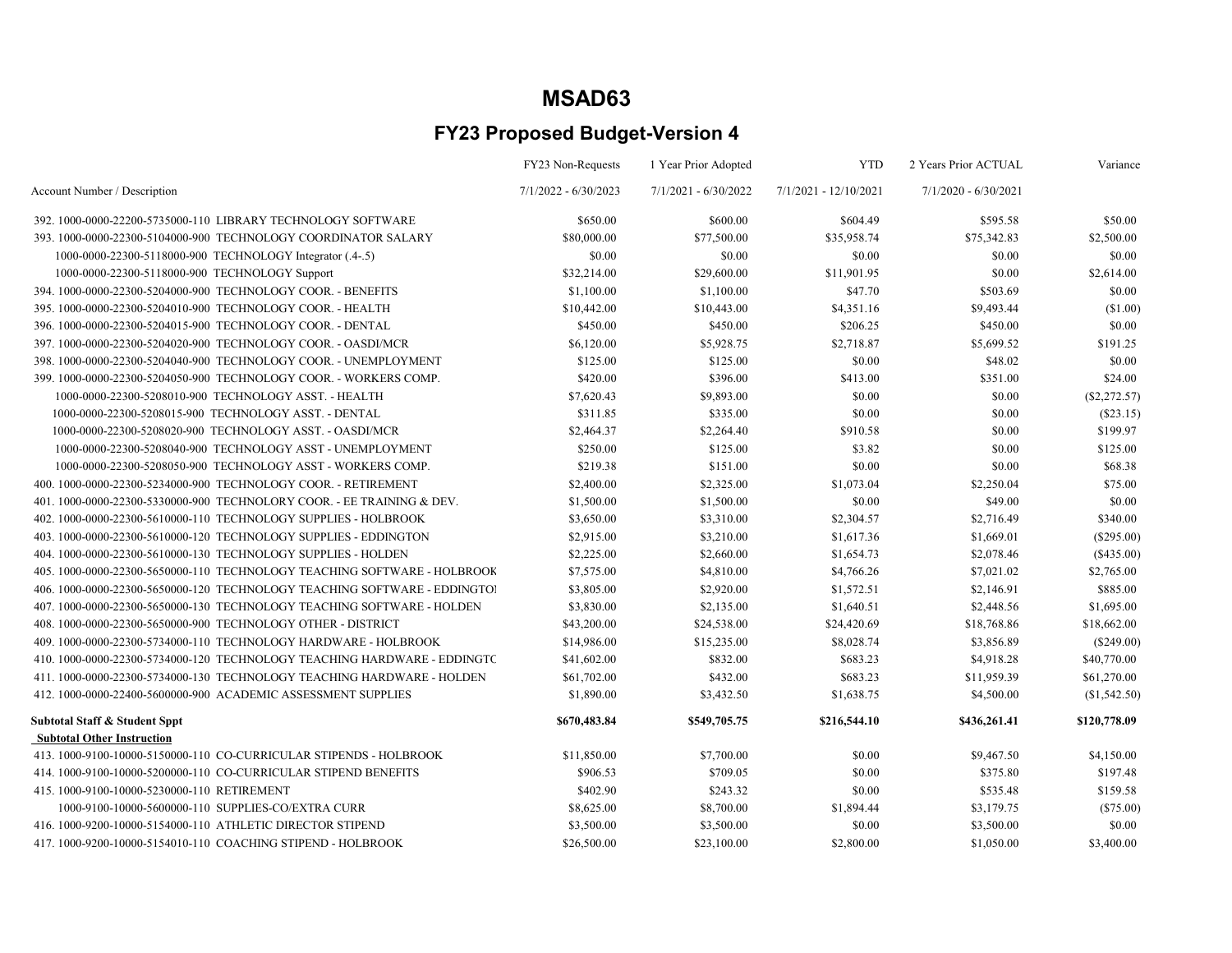|                                                                           | FY23 Non-Requests      | 1 Year Prior Adopted   | <b>YTD</b>              | 2 Years Prior ACTUAL   | Variance       |
|---------------------------------------------------------------------------|------------------------|------------------------|-------------------------|------------------------|----------------|
| Account Number / Description                                              | $7/1/2022 - 6/30/2023$ | $7/1/2021 - 6/30/2022$ | $7/1/2021 - 12/10/2021$ | $7/1/2020 - 6/30/2021$ |                |
| 418, 1000-9200-10000-5200000-110 COACHING STIPENDS - BENEFITS             | \$2,027.25             | \$2,000.00             | \$47.50                 | \$40.28                | \$27.25        |
| 419. 1000-9200-10000-5234010-110 Retirement                               | \$0.00                 | \$0.00                 | \$107.53                | \$43.68                | \$0.00         |
| 420. 1000-9200-10000-5500000-110 DUES & FEES                              | \$10,875.00            | \$6,275.00             | \$2,223.50              | \$251.00               | \$4,600.00     |
| 421, 1000-9200-10000-5600000-110 ATHLETIC SUPPLIES                        | \$6,275.00             | \$9,425.00             | \$1,790.45              | \$2,430.22             | $(\$3,150.00)$ |
| 1000-9200-27000-51180400-900 TRANS WAGES-SPORTS TRIPS                     | \$4,500.00             | \$4,500.00             | \$0.00                  | \$0.00                 | \$0.00         |
| 1000-9200-27000-52080000-900 TRANS BENES-SPORTS TRIPS                     | \$344.25               | \$344.25               | \$0.00                  | \$0.00                 | \$0.00         |
| <b>Subtotal Other Instrn</b>                                              | \$75,805.93            | \$66,496.62            | \$8,863.42              | \$20,873.71            | \$9,309.31     |
| <b>Facilities</b>                                                         |                        |                        |                         |                        |                |
| 422, 1000-0000-26000-5430010-110 CONTRACTED SERVICES & REPAIRS - HOLBROOK | \$55,000.00            | \$45,000.00            | \$23,746.43             | \$38,420.05            | \$10,000.00    |
| 423. 1000-0000-26000-5430010-120 CONTRACTED SERVICES & REPAIRS - EDDINGTO | \$38,000.00            | \$50,000.00            | \$10,616.81             | \$19,218.59            | (\$12,000.00)  |
| 424, 1000-0000-26000-5430010-130 CONTRACTED SERVICES & REPAIRS - HOLDEN   | \$99,500.00            | \$40,000.00            | \$14,034.79             | \$23,649.14            | \$59,500.00    |
| 425. 1000-0000-26000-5431020-110 SNOW REMOVAL - HOLBROOK                  | \$5,600.00             | \$5,600.00             | \$0.00                  | \$5,030.00             | \$0.00         |
| 426. 1000-0000-26000-5431020-120 SNOW REMOVAL - EDDINGTON                 | \$4,745.00             | \$4,745.00             | \$0.00                  | \$5,030.00             | \$0.00         |
| 427, 1000-0000-26000-5431020-130 SNOW REMOVAL - HOLDEN                    | \$4,745.00             | \$4,745.00             | \$0.00                  | \$5,030.00             | \$0.00         |
| 428. 1000-0000-26000-5431025-110 TRASH REMOVAL - HOLBROOK                 | \$4,000.00             | \$4,740.00             | \$1,750.00              | \$3,320.00             | (\$740.00)     |
| 429. 1000-0000-26000-5431025-120 TRASH REMOVAL - EDDINGTON                | \$3,600.00             | \$3,000.00             | \$1,750.00              | \$3,320.00             | \$600.00       |
| 430. 1000-0000-26000-5431025-130 TRASH REMOVAL - HOLDEN                   | \$3,600.00             | \$3,000.00             | \$1,750.00              | \$3,320.00             | \$600.00       |
| 431. 1000-0000-26001-5118000-900 Maint Dir Wages                          | \$37,125.00            | \$35,877.00            | \$16,557.72             | \$34,527.28            | \$1,248.00     |
| 432. 1000-0000-26001-5208000-900 OTHER EE BENEFITS                        | \$958.00               | \$840.00               | \$1,704.57              | \$3,506.40             | \$118.00       |
| 433. 1000-0000-26001-5208010-900 REGULAR E/E - HEALTH                     | \$5,221.40             | \$5,221.50             | \$2,175.58              | \$4,746.76             | (S0.10)        |
| 434. 1000-0000-26001-5218015-900 Dental                                   | \$225.00               | \$225.00               | \$0.00                  | \$0.00                 | \$0.00         |
| 435. 1000-0000-26001-5238000-900 RETIREMENT CONT./REGULAR E/E             | \$1,113.75             | \$1,076.31             | \$496.68                | \$1,035.75             | \$37.44        |
| 436. 1000-0000-26100-5118020-110 CUSTODIAL WAGES - HOLBROOK               | \$95,364.00            | \$104,214.00           | \$46,480.62             | \$100,479.51           | (\$8,850.00)   |
| 437. 1000-0000-26100-5118020-120 CUSTODIAL WAGES - EDDINGTON              | \$83,910.00            | \$70,672.00            | \$34,245.48             | \$59,077.50            | \$13,238.00    |
| 438, 1000-0000-26100-5118020-130 CUSTODIAL WAGES - HOLDEN                 | \$82,883.00            | \$66,840.00            | \$31,059.79             | \$66,761.98            | \$16,043.00    |
| 439.1000-0000-26100-5208010-110 CUSTODIAL HEALTH - HOLBROOK               | \$25,898.00            | \$30,779.00            | \$13,483.66             | \$27,610.83            | (\$4,881.00)   |
| 440, 1000-0000-26100-5208010-120 CUSTODIAL HEALTH - EDDINGTON             | \$24,367.00            | \$19,786.00            | \$8,244.28              | \$12,575.75            | \$4,581.00     |
| 441, 1000-0000-26100-5208010-130 CUSTODIAL HEALTH - HOLDEN                | \$24,367.00            | \$20,886.00            | \$8,356.70              | \$17,987.52            | \$3,481.00     |
| 442. 1000-0000-26100-5208020-110 CUSTODIAL OASDI/MCR-HOLBROOK             | \$7,096.35             | \$7,972.37             | \$3,403.52              | \$7,320.62             | $(\$876.02)$   |
| 443.1000-0000-26100-5208020-120 CUSTODIAL OASDI/MCR-EDDINGTON             | \$6,419.12             | \$5,406.41             | \$2,566.52              | \$4,424.14             | \$1,012.71     |
| 444, 1000-0000-26100-5208020-130 CUSTODIAL OASDI/MCR - HOLDEN             | \$6,340.55             | \$5,113.26             | \$2,302.90              | \$4,954.65             | \$1,227.29     |
| 445.1000-0000-26100-5208040-110 CUSTODIAL UNEMPLOYMENT - HOLBROOK         | \$443.00               | \$400.00               | \$50.83                 | \$206.95               | \$43.00        |
| 446.1000-0000-26100-5208040-120 CUSTODIAL UNEMPLOYMENT - EDDINGTON        | \$323.00               | \$280.00               | \$3.50                  | \$99.93                | \$43.00        |
| 447. 1000-0000-26100-5208040-130 CUSTODIAL UNEMPLOYMENT - HOLDEN          | \$323.00               | \$280.00               | \$0.00                  | \$121.25               | \$43.00        |
| 448. 1000-0000-26100-5208050-110 CUSTODIAL WORKERS COMP. - HOLBROOK       | \$6,600.00             | \$6,380.00             | \$4,313.66              | \$5,795.00             | \$220.00       |
| 449. 1000-0000-26100-5208050-120 CUSTODIAL WORKERS COMP. - EDDINGTON      | \$3,900.00             | \$3,724.00             | \$4,080.00              | \$3,385.00             | \$176.00       |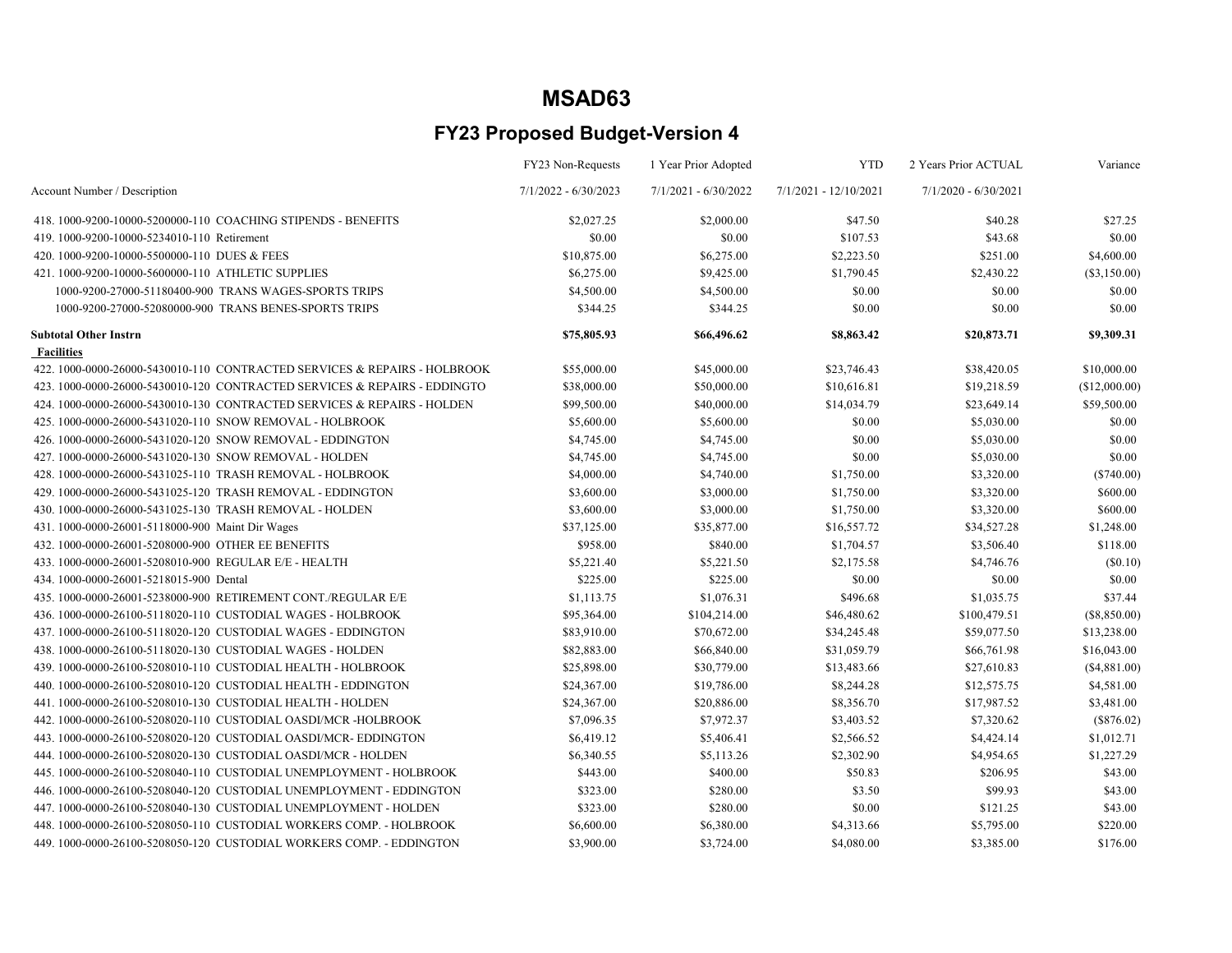|                                                                        | FY23 Non-Requests      | 1 Year Prior Adopted   | <b>YTD</b>            | 2 Years Prior ACTUAL   | Variance       |
|------------------------------------------------------------------------|------------------------|------------------------|-----------------------|------------------------|----------------|
| Account Number / Description                                           | $7/1/2022 - 6/30/2023$ | $7/1/2021 - 6/30/2022$ | 7/1/2021 - 12/10/2021 | $7/1/2020 - 6/30/2021$ |                |
| 450, 1000-0000-26100-5208050-130 CUSTODIAL WORKERS COMP. - HOLDEN      | \$3,850.00             | \$3,731.00             | \$3,423.66            | \$3,392.00             | \$119.00       |
| 451.1000-0000-26100-5218015-110 Dental                                 | \$1,090.50             | \$1,005.00             | \$0.00                | \$0.00                 | \$85.50        |
| 452.1000-0000-26100-5218015-120 Dental                                 | \$513.00               | \$670.00               | \$0.00                | \$0.00                 | (\$157.00)     |
| 453.1000-0000-26100-5218015-130 Dental                                 | \$898.00               | \$670.00               | \$0.00                | \$0.00                 | \$228.00       |
| 454.1000-0000-26100-5238000-110 CUSTODIAL RETIREMENT - HOLBROOK        | \$0.00                 | \$500.00               | \$0.00                | \$0.00                 | (\$500.00)     |
| 455, 1000-0000-26100-5238000-120 CUSTODIAL RETIREMENT - EDDINGTON      | \$1,232.40             | \$1,200.00             | \$314.19              | \$372.01               | \$32.40        |
| 456.1000-0000-26100-5238000-130 CUSTODIAL RETIREMENT - HOLDEN          | \$1,114.43             | \$1,140.00             | \$0.00                | \$0.00                 | (\$25.57)      |
| 457.1000-0000-26100-5238020-130 retirement                             | \$0.00                 | \$0.00                 | \$648.00              | \$1,183.01             | \$0.00         |
| 458.1000-0000-26100-5521000-110 BUILDING INSURANCE                     | \$27,816.00            | \$23,000.00            | \$22,801.00           | \$18,980.00            | \$4,816.00     |
| 459. 1000-0000-26100-5600000-110 CUSTODIAL SUPPLIES - HOLBROOK         | \$9,000.00             | \$9,000.00             | \$2,476.38            | \$6,590.06             | \$0.00         |
| 460.1000-0000-26100-5600000-120 CUSTODIAL SUPPLIES - EDDINGTON         | \$5,500.00             | \$5,500.00             | \$3,783.16            | \$5,810.84             | \$0.00         |
| 461.1000-0000-26100-5600000-130 CUSTODIAL SUPPLIES - HOLDEN            | \$7,000.00             | \$7,000.00             | \$2,166.17            | \$7,173.44             | \$0.00         |
| 462. 1000-0000-26100-5622000-110 ELECTRICITY - HOLBROOK                | \$43,000.00            | \$44,000.00            | \$12,630.93           | \$35,518.76            | (\$1,000.00)   |
| 463.1000-0000-26100-5622000-120 ELECTRICITY - EDDINGTON                | \$23,000.00            | \$22,000.00            | \$6,357.49            | \$18,638.66            | \$1,000.00     |
| 464.1000-0000-26100-5622000-130 ELECTRICITY - HOLDEN                   | \$24,000.00            | \$24,000.00            | \$6,816.78            | \$18,657.25            | \$0.00         |
| 465. 1000-0000-26100-5624024-110 HEATING OIL - HOLBROOK                | \$40,000.00            | \$40,000.00            | \$5,898.65            | \$21,709.56            | \$0.00         |
| 466, 1000-0000-26100-5624024-120 HEATING OIL - EDDINGTON               | \$30,000.00            | \$25,000.00            | \$12,685.50           | \$14,367.25            | \$5,000.00     |
| 467. 1000-0000-26100-5624024-130 HEATING OIL - HOLDEN                  | \$35,000.00            | \$24,700.00            | \$12,836.88           | \$21,117.23            | \$10,300.00    |
| 468.1000-0000-26100-5900000-900 OTHER - CONTINGENCY                    | \$32,500.00            | \$0.00                 | \$0.00                | \$0.00                 | \$32,500.00    |
| 469. 1000-0000-26200-5430010-110 SAFETY & SECURITY-HOLBROOK            | \$0.00                 | \$5,000.00             | \$5,009.40            | \$2,258.94             | $(\$5,000.00)$ |
| 1000-0000-26200-5430010-120 SAFETY & SECURITY - Edd                    | \$0.00                 | \$0.00                 | \$0.00                | \$2,285.00             | \$0.00         |
| 470, 1000-0000-26200-5430010-130 SAFETY & SECURITY - HOLDEN            | \$0.00                 | \$0.00                 | \$0.00                | \$0.00                 | \$0.00         |
| 471, 1000-0000-26200-5430033-110 MAINTENANCE PROJECTS - HOLBROOK       | \$30,000.00            | \$56,000.00            | \$35,131.00           | \$61,544.64            | (\$26,000.00)  |
| 472. 1000-0000-26200-5430033-120 MAINTENANCE PROJECTS - EDDINGTON      | \$106,000.00           | \$58,350.00            | \$67,032.69           | \$0.00                 | \$47,650.00    |
| 473. 1000-0000-26200-5430033-130 MAINTENANCE PROJECTS - HOLDEN         | \$140,000.00           | \$19,000.00            | \$11,482.30           | \$183,340.00           | \$121,000.00   |
| 1000-0000-26200-5511000-950 DEBT SERVICE-LOCAL & STATE                 | \$136,897.20           | \$138,855.20           | \$136,897.20          | \$0.00                 | (\$1,958.00)   |
| 474.1000-0000-26200-5511000-950 DEBT SERVICE-LOCAL ONLY                | \$41,632.00            | \$41,624.00            | \$41,302.00           | \$42,926.00            | \$8.00         |
| 475. 1000-0000-26200-5600010-110 MAINTENANCE SUPPLIES - HOLBROOK       | \$7,800.00             | \$7,800.00             | \$2,827.07            | \$5,655.54             | \$0.00         |
| 476. 1000-0000-26200-5600010-120 MAINTENANCE SUPPLIES - EDDINGTON      | \$5,500.00             | \$5,500.00             | \$3,373.39            | \$3,515.57             | \$0.00         |
| 477. 1000-0000-26200-5600010-130 MAINTENANCE SUPPLIES - HOLDEN         | \$5,500.00             | \$5,500.00             | \$1,213.91            | \$3,921.15             | \$0.00         |
| 478. 1000-0000-26200-5600012-110 SUPPLIES - ATHLETIC FIELDS - HOLBROOK | \$10,000.00            | \$5,000.00             | \$0.00                | \$10,059.95            | \$5,000.00     |
| 479. 1000-0000-26200-5605000-110 MAINT. EQUIPMENT - HOLBROOK           | \$0.00                 | \$400.00               | \$0.00                | \$0.00                 | $(\$400.00)$   |
| 480. 1000-0000-26200-5605000-120 MAINT. EQUIPMENT - EDDINGTON          | \$300.00               | \$300.00               | \$0.00                | \$7,433.01             | \$0.00         |
| 481.1000-0000-26200-5605000-130 MAINT. EQUIPMENT - HOLDEN              | \$0.00                 | \$300.00               | \$0.00                | \$0.00                 | (\$300.00)     |
| 482. 1000-0000-26200-5626026-900 MAINTENANCE FUEL                      | \$1,200.00             | \$600.00               | \$491.81              | \$580.77               | \$600.00       |
| 4000-0000-26000-5430010-110 CONTRACTED REPAIRS & MAINT-RESERVE         | \$125,816.00           | \$122,000.00           | \$19,555.00           | \$31,380.00            | \$3,816.00     |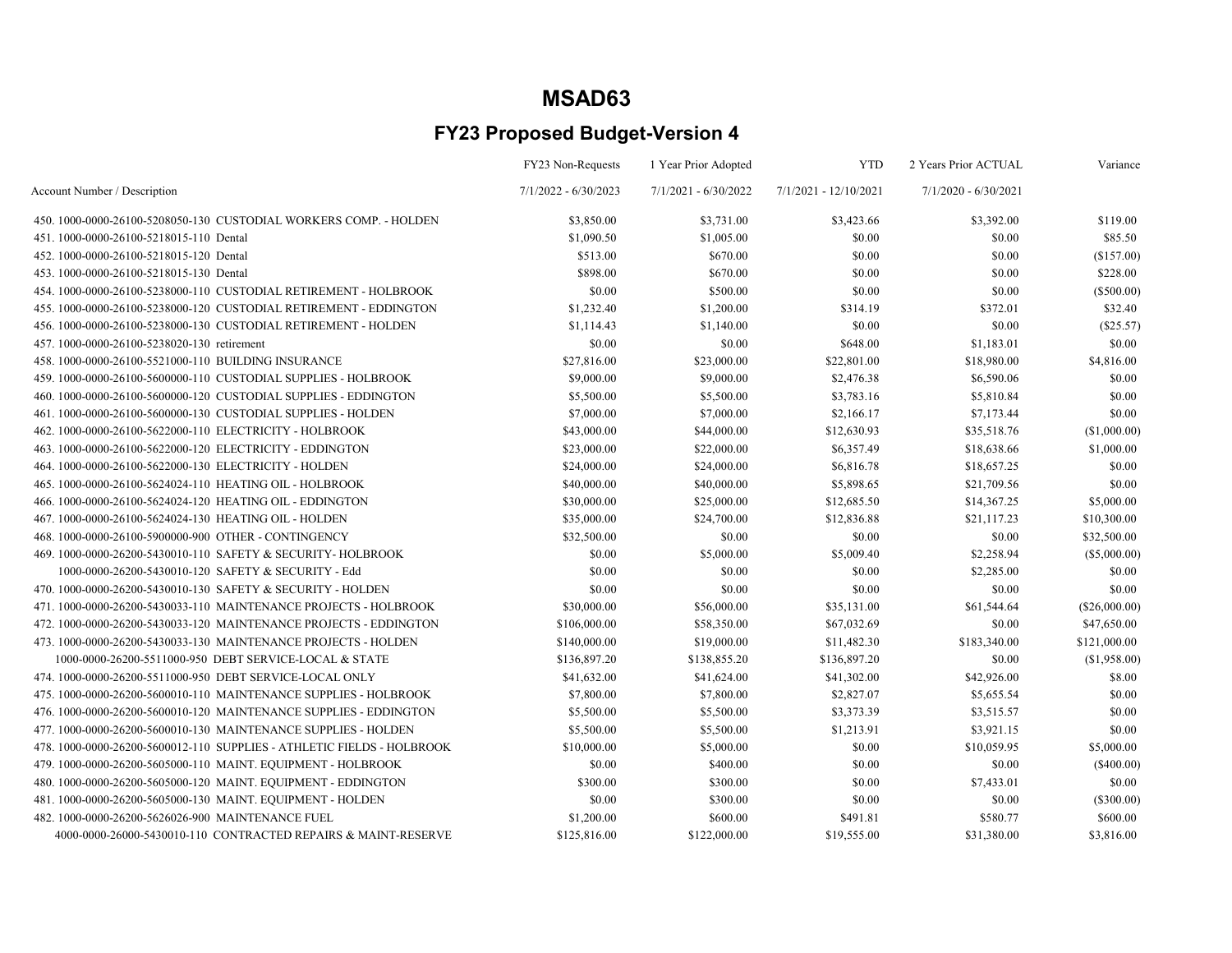### FY23 Proposed Budget-Version 4

|                                                                     | FY23 Non-Requests      | 1 Year Prior Adopted   | <b>YTD</b>            | 2 Years Prior ACTUAL   | Variance        |
|---------------------------------------------------------------------|------------------------|------------------------|-----------------------|------------------------|-----------------|
| Account Number / Description                                        | $7/1/2022 - 6/30/2023$ | $7/1/2021 - 6/30/2022$ | 7/1/2021 - 12/10/2021 | $7/1/2020 - 6/30/2021$ |                 |
| <b>Subtotal Facilities</b>                                          | \$1,527,826.69         | \$1,246,148.05         | \$650,328.60          | \$989,365.24           | \$281,678.64    |
| <b>Transportation</b>                                               |                        |                        |                       |                        |                 |
| 483.1000-0000-27000-5118040-900 TRANSPORTATION - SALARIES & WAGES   | \$233,469.00           | \$235,179.09           | \$61,578.89           | \$168,029.67           | (\$1,710.09)    |
| 484. 1000-0000-27000-5118050-900 TRANSPORTATION - MAINTENANCE WAGES | \$46,943.00            | \$50,573.30            | \$20,667.18           | \$44,992.90            | $(\$3,630.30)$  |
| 485, 1000-0000-27000-5208010-900 TRANSPORTATION - HEALTH            | \$87,899.67            | \$64,360.00            | \$12,940.02           | \$50,984.59            | \$23,539.67     |
| 486. 1000-0000-27000-5208015-900 TRANSPORTATION - DENTAL            | \$1,925.00             | \$2,010.00             | \$312.28              | \$880.90               | $(\$85.00)$     |
| 487.1000-0000-27000-5208020-900 TRANSPORTATION - OASDI/MCR          | \$17,860.38            | \$21,859.75            | \$6,158.78            | \$15,853.53            | $(\$3,999.37)$  |
| 488.1000-0000-27000-5208040-900 TRANSPORTATION - UNEMPLOYEMENT      | \$2,080.00             | \$1,820.00             | \$65.21               | \$405.97               | \$260.00        |
| 489. 1000-0000-27000-5208050-900 TRANSPORTATION - WORKERS COMP.     | \$24,480.00            | \$24,000.00            | \$9,189.68            | \$21,043.00            | \$480.00        |
| 490. 1000-0000-27000-5218015-900 Dental                             | \$0.00                 | \$0.00                 | \$22.32               | \$61.38                | \$0.00          |
| 491.1000-0000-27000-5238000-900 TRANSPORTATION - RETIREMENT         | \$0.00                 | \$0.00                 | \$0.00                | \$0.00                 | \$0.00          |
| 492.1000-0000-27000-5238040-900 RETIREMENT                          | \$2,200.00             | \$1,800.00             | \$273.71              | \$1,027.34             | \$400.00        |
| 493.1000-0000-27000-5238050-900 RETIREMENT                          | \$140.83               | \$1,200.00             | \$736.77              | \$1,909.46             | (\$1,059.17)    |
| 494. 1000-0000-27000-5445000-900 LEASE OF GARAGE                    | \$0.00                 | \$25,816.00            | \$14,907.80           | \$25,063.00            | (\$25,816.00)   |
| 495. 1000-0000-27000-5445100-900 Utilities-Bus Garage               | \$9,500.00             | \$8,000.00             | \$851.43              | \$5,156.03             | \$1,500.00      |
| 496.1000-0000-27000-5445200-900 Trash                               | \$240.00               | \$240.00               | \$120.00              | \$300.00               | \$0.00          |
| 497. 1000-0000-27000-5500000-900 OTHER PURCHASED TRANS. EXPENSE     | \$4,700.00             | \$3,850.00             | \$4,023.20            | \$1,225.89             | \$850.00        |
| 498.1000-0000-27000-5500010-900 PHYSICALS & RANDOM DRUG TESTING     | \$3,835.00             | \$3,835.00             | \$1,249.25            | \$2,057.50             | \$0.00          |
| 499. 1000-0000-27000-5520000-900 FLEET INSURANCE                    | \$14,167.00            | \$11,700.00            | \$12,006.00           | \$9,717.00             | \$2,467.00      |
| 500, 1000-0000-27000-5532020-900 TELEPHONE - BUS GARAGE             | \$1,560.00             | \$1,425.00             | \$679.85              | \$1,551.73             | \$135.00        |
| 501.1000-0000-27000-5626000-900 FLEET FUEL                          | \$75,000.00            | \$75,000.00            | \$19,183.71           | \$53,614.48            | \$0.00          |
| 502. 1000-0000-27000-5670000-900 VEHICLE PARTS & SUPPLIES           | \$50,000.00            | \$50,000.00            | \$13,578.29           | \$44,502.92            | \$0.00          |
| 503. 1000-0000-27000-5831000-900 PURCHASE OF VEHICLES - PRINCIPAL   | \$31,114.00            | \$65,560.00            | \$61,738.92           | \$79,517.06            | (\$34,446.00)   |
| 504. 1000-0000-27000-5832000-900 PURCHASE OF VEHICLES - INTEREST    | \$0.00                 | \$0.00                 | \$0.00                | \$0.00                 | \$0.00          |
| 1000-0000-26100-5900000-900 CONTINGENCY-FUEL                        | 30000                  | \$0.00                 | \$0.00                | \$0.00                 | \$30,000.00     |
| 505. 1000-0000-27001-5118000-900 Trans Dir Wages                    | \$37,125.00            | \$35,877.00            | \$16,557.72           | \$34,527.28            | \$1,248.00      |
| 506, 1000-0000-27001-5208000-900 OTHER EE BENEFITS                  | \$958.00               | \$1,916.00             | \$1,503.47            | \$3,388.33             | (\$958.00)      |
| 507.1000-0000-27001-5208010-900 REGULAR E/E - HEALTH                | \$5,221.40             | \$5,221.50             | \$2,175.58            | \$4,746.68             | (S0.10)         |
| 508.1000-0000-27001-5218015-900 Dental                              | \$225.00               | \$225.00               | \$0.00                | \$0.00                 | \$0.00          |
| 509. 1000-0000-27001-5238000-900 RETIREMENT CONT./REGULAR E/E       | \$1,113.75             | \$107.63               | \$496.80              | \$1,035.94             | \$1,006.12      |
| 510, 1000-0000-27500-5118000-900 S/E TRANSPORTAION - WAGES          | \$56,679.55            | \$54,588.25            | \$17,713.22           | \$54,123.83            | \$2,091.30      |
| 511. 1000-0000-27500-5208000-900 S/E TRANSPORTATION - BENEFITS      | \$4,335.99             | \$4,796.00             | \$1,261.28            | \$4,253.85             | $(\$460.01)$    |
| 512. 1000-0000-27500-5208010-900 S/E TRANSPORTATION - HEALTH        | \$31,328.33            | \$29,680.00            | \$8,624.64            | \$20,199.68            | \$1,648.33      |
| 513.1000-0000-27500-5218015-900 Dental                              | \$1,155.00             | \$1,005.00             | \$0.00                | \$0.00                 | \$150.00        |
| 514.1000-0000-27500-5238000-900 S/E TRANSPORTATION - RETIREMENT     | \$1,700.39             | \$1,397.65             | \$634.11              | \$1,452.63             | \$302.74        |
| <b>Subtotal Transportation</b>                                      | \$776,956.29           | \$783,042.17           | \$289,250.11          | \$651,622.57           | $($ \$6,085.89) |

All Other